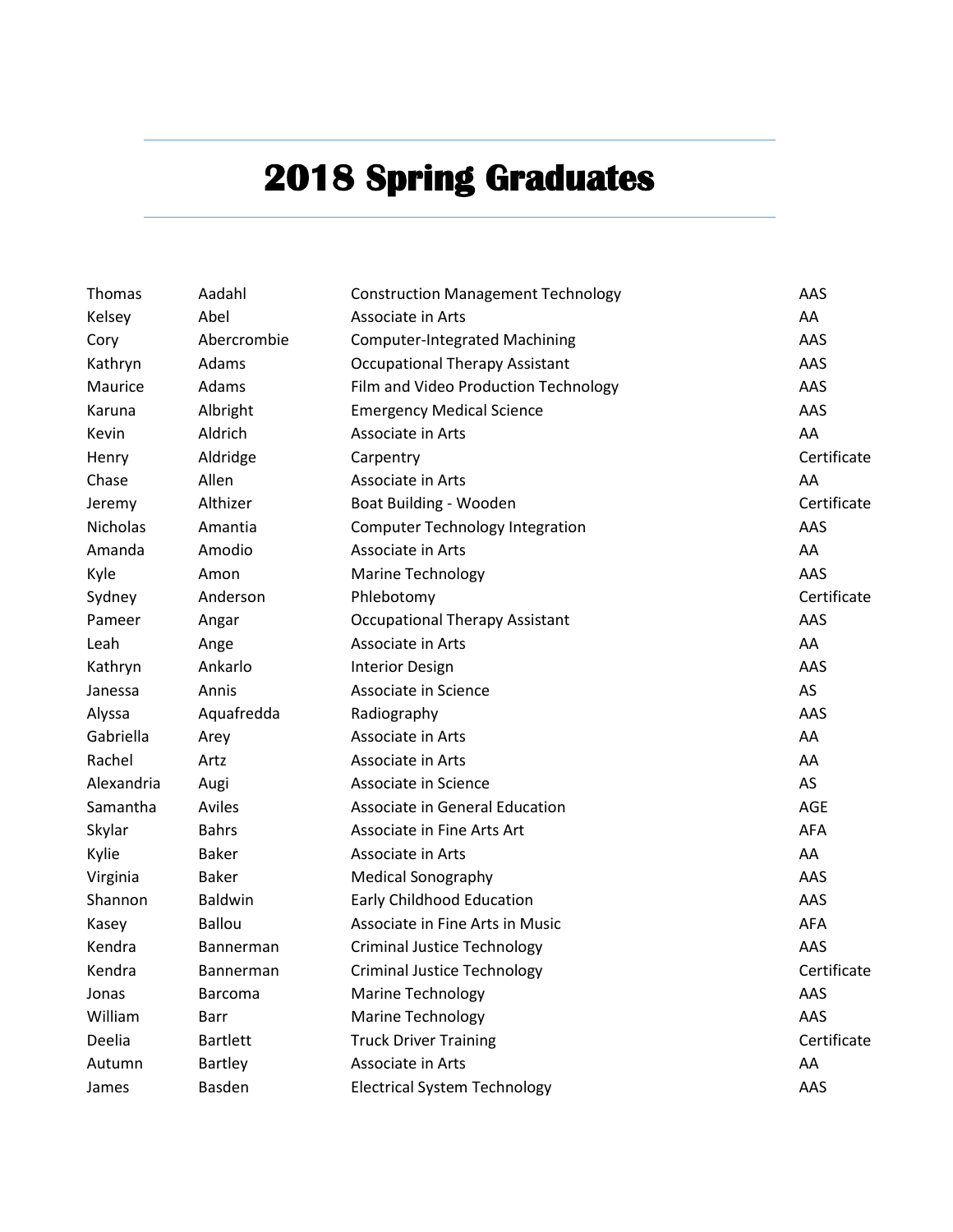| Zachary        | Batey                | <b>Marine Technology</b>                           | AAS         |
|----------------|----------------------|----------------------------------------------------|-------------|
| Nathan         | <b>Batts</b>         | Associate in Arts                                  | AA          |
| Zachary        | <b>Batts</b>         | <b>Construction Management Technology</b>          | AAS         |
| Zachary        | <b>Batts</b>         | <b>Construction Management Technology</b>          | Certificate |
| Jessica        | <b>Bauer</b>         | <b>Medical Office Administration</b>               | AAS         |
| Wendy          | Beckwith             | Associate in Arts                                  | AA          |
| Lillian        | <b>Beecroft</b>      | Associate in Arts                                  | AA          |
| Patricia       | Behan                | Dental Hygiene                                     | AAS         |
| David          | Behm                 | <b>Information Technology</b>                      | AAS         |
| David          | Behm                 | Information Technology - Software Development      | Certificate |
| David          | Behm                 | <b>Information Technology - Web Development</b>    | Certificate |
| David          | Behm                 | Information Technology - Database Prog & Admin     | Certificate |
| David          | Behm                 | Information Technology - Software Development      | Diploma     |
| David          | Behm                 | Information Technology - Info Sys Administration   | Diploma     |
| David          | Behm                 | Information Technology - Web Development           | Diploma     |
| Christopher    | Bell                 | Film and Video Production Technology               | AAS         |
| Meaghan        | <b>Beltz</b>         | Associate in General Education                     | <b>AGE</b>  |
| Dean           | <b>Bennett</b>       | Diesel and Heavy Equipment Technology              | AAS         |
| Gavin          | <b>Bennett</b>       | Information Technology - Virtualization Tech       | Certificate |
| William        | <b>Bennett</b>       | <b>Architectural Technology</b>                    | AAS         |
| Trinise        | Bentley              | Cosmetology Instructor                             | Certificate |
| Holly          | Benton               | Associate in Arts                                  | AA          |
| Johnnie        | Benton               | <b>Basic Law Enforcement Training</b>              | Certificate |
| Kathleen       | Berger               | Paralegal Technology - Civil Litigation            | Certificate |
| Chasity        | <b>Beshears</b>      | Radiography                                        | AAS         |
| Hailey         | <b>Bethune</b>       | <b>Pharmacy Technology</b>                         | AAS         |
| Amber          | <b>Bidwell</b>       | Associate in Fine Arts in Theatre                  | AFA         |
| Patrick        | Bielopetrovich       | Associate in Arts                                  | AA          |
| Miranda        | <b>Bigart</b>        | Associate in Science                               | AS          |
| Connor         | <b>Bille</b>         | Associate in Science                               | AS          |
| Michael        | <b>Bissette</b>      | <b>Associate Degree Nursing</b>                    | AAS         |
| Lydia          | Blackburn            | Associate in Arts                                  | AA          |
| Gregory        | <b>Blanks</b>        | <b>Business Administration</b>                     | AAS         |
| Gregory        | <b>Blanks</b>        | <b>Business Administration - Entrepreneurship</b>  | Certificate |
| Gregory        | <b>Blanks</b>        | <b>Business Administration - Project Managment</b> | Certificate |
| Margaret       | Blodgett             | <b>Associate Degree Nursing</b>                    | AAS         |
| Erica          | <b>Blouir</b>        | <b>Pharmacy Technology</b>                         | AAS         |
| <b>Bradley</b> | <b>Bobbitt</b>       | <b>Computer Technology Integration</b>             | AAS         |
| <b>Bradley</b> | <b>Bobbitt</b>       | <b>Information Technology</b>                      | AAS         |
| <b>Bradley</b> | <b>Bobbitt</b>       | Information Technology - Operating Sys Admin       | Certificate |
| <b>Baleigh</b> | Bognar               | Associate in Arts                                  | AA          |
| Jesus          | <b>Bolanosflores</b> | Associate in Arts                                  | AA          |
| Gholi          | Bonakdar             | Associate in Arts                                  | AA          |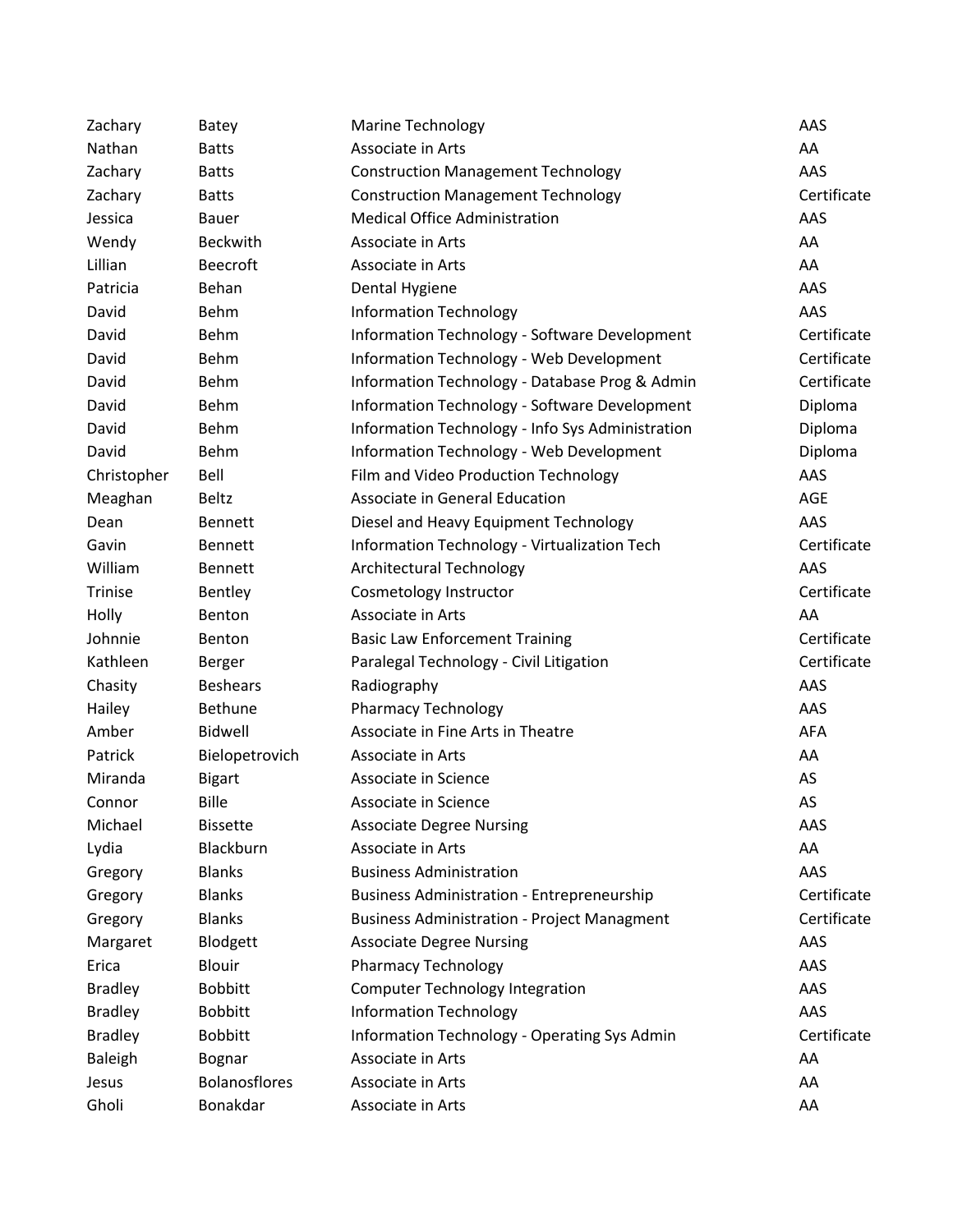| Salvah      | <b>Boniface</b> | <b>Culinary Arts</b>                                        | AAS         |
|-------------|-----------------|-------------------------------------------------------------|-------------|
| Salvah      | <b>Boniface</b> | <b>Culinary Arts</b>                                        | Diploma     |
| Tabatha     | Boone           | <b>Associate Degree Nursing</b>                             | AAS         |
| Tabatha     | Boone           | Associate in General Education                              | AGE         |
| Cassandra   | <b>Botello</b>  | <b>Information Technology</b>                               | AAS         |
| Cassandra   | <b>Botello</b>  | <b>Information Technology</b>                               | Diploma     |
| Alexandra   | <b>Bouma</b>    | <b>Associate Degree Nursing</b>                             | AAS         |
| Janelle     | Bowdle          | Associate in Science                                        | AS          |
| Michael     | <b>Bower</b>    | <b>Basic Law Enforcement Training</b>                       | Certificate |
| Savannah    | Boyd            | Associate in Arts                                           | AA          |
| Robert      | <b>Boyette</b>  | Associate in Arts                                           | AA          |
| Steele      | Boynton         | Associate in Arts                                           | AA          |
| Jeffery     | <b>Bradford</b> | <b>Mechanical Engineering Technology</b>                    | AAS         |
| Kayla       | <b>Bradford</b> | Associate in General Education                              | AGE         |
| Kayla       | <b>Bradford</b> | Information Technology - Software Development               | Diploma     |
| Kayla       | <b>Bradford</b> | Information Technology - Web Development                    | Diploma     |
| Christopher | <b>Bradley</b>  | <b>Computer Technology Integration</b>                      | AAS         |
| Christopher | <b>Bradley</b>  | <b>Information Technology</b>                               | AAS         |
| Christopher | <b>Bradley</b>  | <b>Operating Systems Administration</b>                     | Certificate |
| Christopher | <b>Bradley</b>  | <b>Network Administration</b>                               | Diploma     |
| Richard     | <b>Bradley</b>  | Radiography                                                 | AAS         |
| William     | <b>Bramble</b>  | Diesel and Heavy Equipment Technology                       | AAS         |
| Celeste     | <b>Breen</b>    | <b>Accounting - Applications</b>                            | Certificate |
| Dylan       | <b>Brennan</b>  | Associate in Science                                        | AS          |
| Katie       | <b>Brewster</b> | Associate in Arts                                           | AA          |
| Acacia      | <b>Bright</b>   | Associate in Science                                        | AS          |
| Jonathan    | Broadbridge     | Associate in Arts                                           | AA          |
| Michael     | Broadway        | <b>Truck Driver Training</b>                                | Certificate |
| Hannah      | <b>Brohaugh</b> | Associate in Arts                                           | AA          |
| Molly       | Brohaugh        | Associate in Arts                                           | AA          |
| Mary        | <b>Brooks</b>   | Associate in Arts                                           | AA          |
| Alexis      | <b>Brown</b>    | Air Conditioning, Heating & Refrigeration Technology        | Certificate |
| Ashleigh    | <b>Brown</b>    | Associate in General Education                              | AGE         |
| Christean   | <b>Brown</b>    | Automotive Systems Technology                               | AAS         |
| John        | Brown           | <b>Collision Repair and Refinishing Technology</b>          | Certificate |
| Shenique    | Brown           | <b>Medical Office Administration</b>                        | AAS         |
| Thomas      | <b>Brown</b>    | Air Conditioning, Heating & Refrigeration Technology (Dipl) | Diploma     |
| Carey       | <b>Brunner</b>  | <b>Associate Degree Nursing</b>                             | AAS         |
| Leif        | <b>Bruton</b>   | <b>Truck Driver Training</b>                                | Certificate |
| Kevonte     | <b>Bryant</b>   | Associate in Arts                                           | AA          |
| Logan       | <b>Bryson</b>   | <b>Basic Law Enforcement Training</b>                       | Certificate |
| Logan       | Bryson          | Diesel and Heavy Equipment Technology                       | Certificate |
| Paige       | Buchanan        | Associate in Arts                                           | AA          |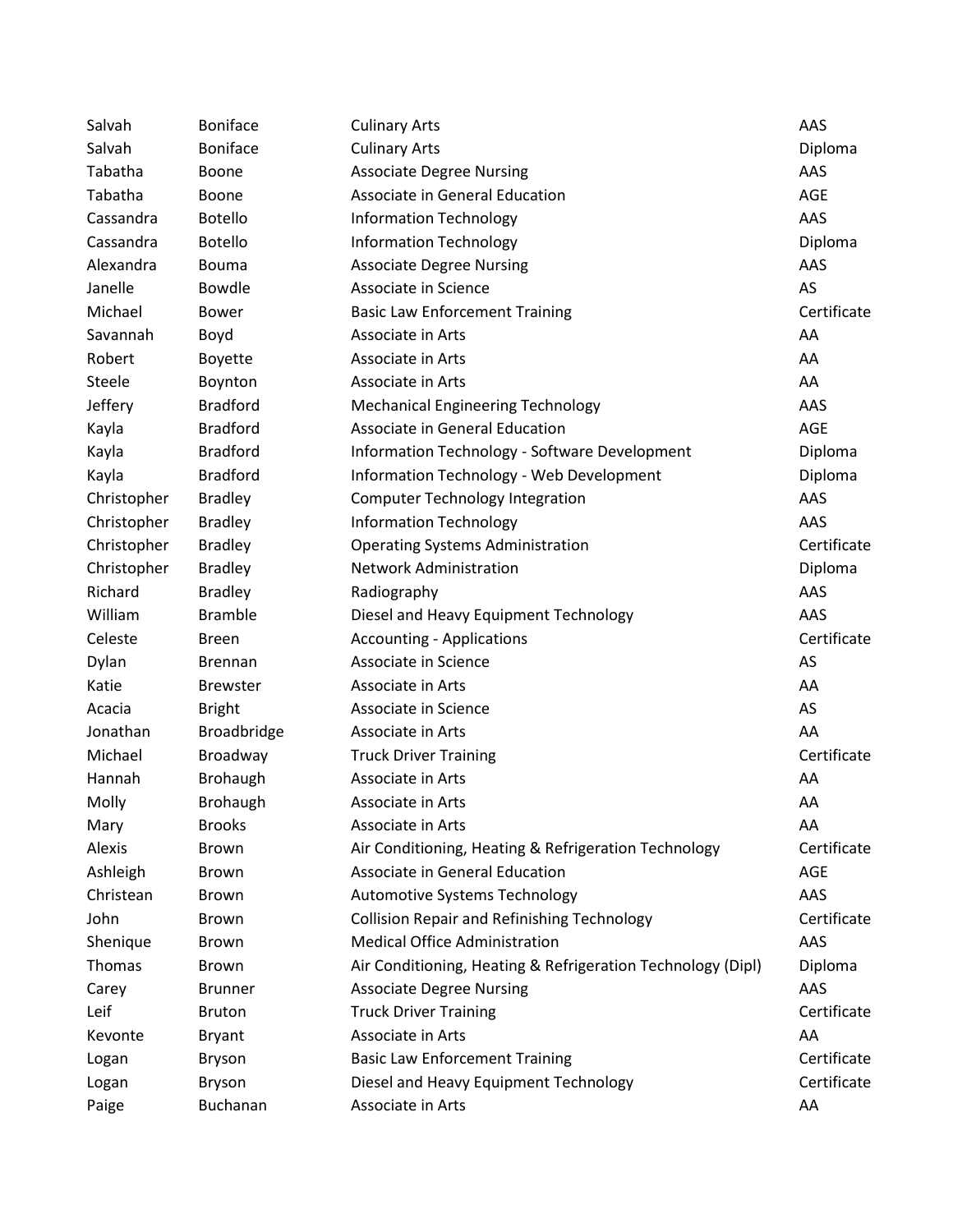| Benaye         | <b>Burgess</b>   | Associate in General Education                      | AGE         |
|----------------|------------------|-----------------------------------------------------|-------------|
| Amanda         | <b>Burke</b>     | Associate in Science                                | AS          |
| Juliana        | <b>Burke</b>     | <b>Associate Degree Nursing</b>                     | AAS         |
| <b>Bradley</b> | Burleson         | Associate in Science                                | AS          |
| Chelsea        | <b>Burns</b>     | <b>Esthetics Technology</b>                         | Certificate |
| Kerrington     | Burzinski        | <b>Associate Degree Nursing</b>                     | AAS         |
| Christina      | Caesar           | Associate in Arts                                   | AA          |
| James          | Cain             | Mechanical Engineering Tech - CAD Drafting          | Certificate |
| Shannon        | Calabro          | Associate in Science                                | AS          |
| Christene      | Callihan         | Associate in Science                                | AS          |
| Andrew         | Campbell         | Associate in Arts                                   | AA          |
| Ramiro         | Campuzano        | Associate in General Education                      | AGE         |
| Sara           | Cannady          | Associate in General Education                      | AGE         |
| Anna           | Capaccio         | <b>Dental Assisting</b>                             | Diploma     |
| Alaina         | Capps            | Associate in Arts                                   | AA          |
| Francesca      | Carl             | Paralegal Technology                                | AAS         |
| Francesca      | Carl             | Paralegal Technology - Real Property                | Certificate |
| Nadia          | Carlson          | <b>Associate Degree Nursing</b>                     | AAS         |
| Derek          | Carozza          | <b>Electrical System Technology</b>                 | AAS         |
| Derek          | Carozza          | <b>Electrical Systems Technology</b>                | Certificate |
| Matthew        | Carter           | <b>Occupational Therapy Assistant</b>               | AAS         |
| Jake           | Casagrande-Block | Accounting                                          | AAS         |
| Jake           | Casagrande-Block | Associate in General Education                      | AGE         |
| Zayne          | Casbeer          | <b>Chemical Technology</b>                          | AAS         |
| Michael        | Casella          | Associate in Arts                                   | AA          |
| Cody           | Cavenaugh        | Dental Hygiene                                      | AAS         |
| Joshua         | Cavenaugh        | <b>Sustainability Technologies</b>                  | AAS         |
| Joshua         | Cavenaugh        | <b>Sustainability Technologies</b>                  | Certificate |
| Joshua         | Cavenaugh        | Sustainability Technologies - Sustainable Bldg Tech | Certificate |
| Sophia         | Cervantes        | Associate in Science                                | AS          |
| David          | Cesta            | Boat Building - Wooden                              | Certificate |
| Carly          | Chambers         | <b>Occupational Therapy Assistant</b>               | AAS         |
| Alyssa         | Chappell         | <b>Occupational Therapy Assistant</b>               | AAS         |
| Tyler          | Chase            | <b>Basic Law Enforcement Training</b>               | Certificate |
| Diven          | Chen             | Associate in Arts                                   | AA          |
| Christopher    | Childress        | <b>Electrical Systems Technology</b>                | Certificate |
| Christopher    | Chilson          | Accounting                                          | AAS         |
| Sean           | Chilton          | Associate in Science                                | AS          |
| George         | Clark            | <b>Marine Technology</b>                            | AAS         |
| Katherine      | Clark            | Paralegal Technology - Civil Litigation             | Certificate |
| Katherine      | Clark            | Paralegal Technology - Real Property                | Certificate |
| Robert         | Clark            | Associate in Arts                                   | AA          |
| Tabitha        | Clark            | Early Childhood Education                           | AAS         |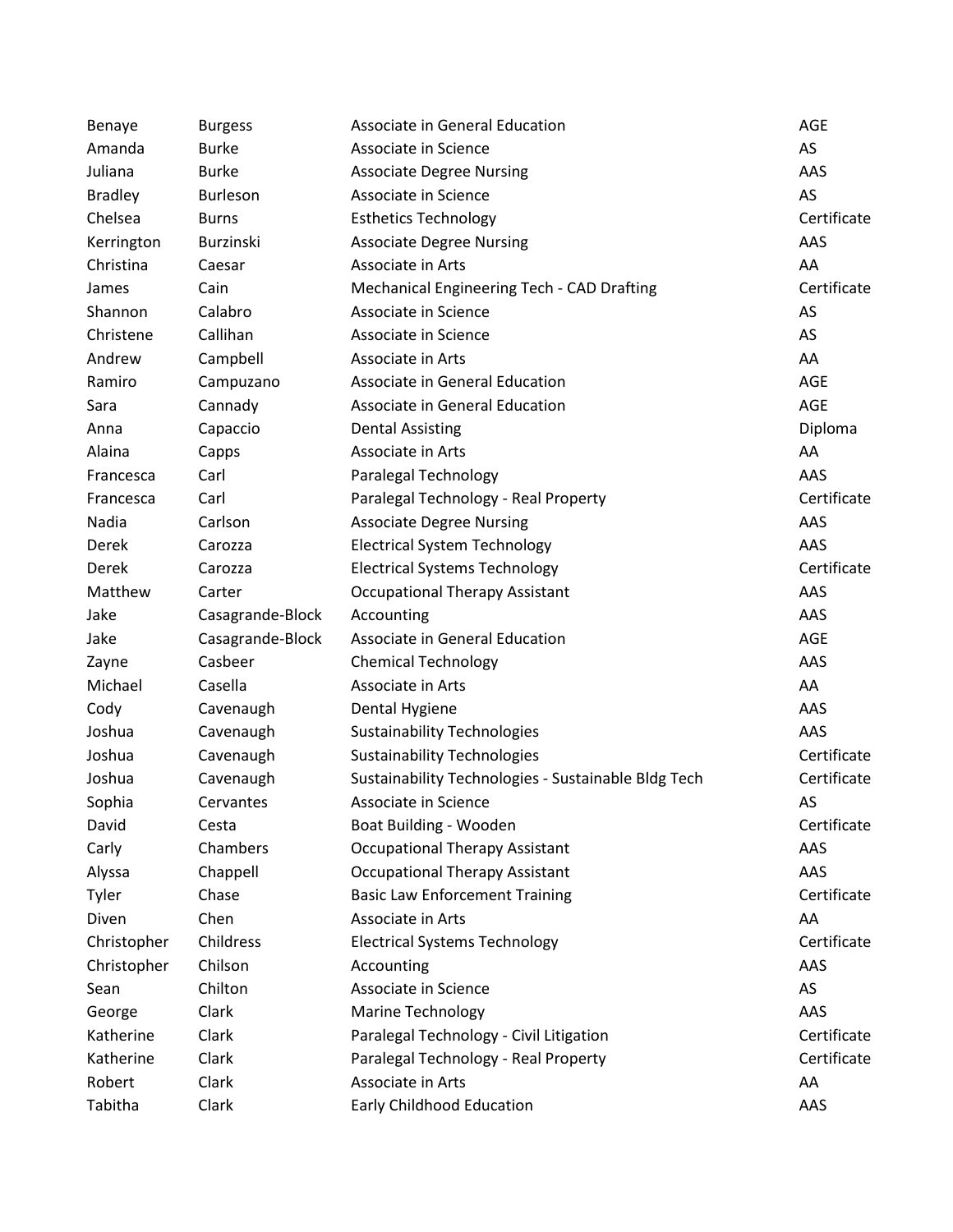| Valarie       | Clark          | <b>Associate Degree Nursing</b>                      | AAS         |
|---------------|----------------|------------------------------------------------------|-------------|
| Annie         | Cline          | Associate in Arts                                    | AA          |
| Wilbur        | Clinton        | Associate in Science                                 | AS          |
| Sierra        | Cloer          | <b>Associate Degree Nursing</b>                      | AAS         |
| Hunter        | Coates         | Air Conditioning, Heating & Refrigeration Technology | Certificate |
| Gerald        | Coates III     | <b>Basic Law Enforcement Training</b>                | Certificate |
| John-Paul     | Coffman        | Associate in Fine Arts in Theatre                    | AFA         |
| Lillian       | Cogliati       | Associate in Arts                                    | AA          |
| Austin        | Cole           | Associate in Arts                                    | AA          |
| <b>Brynne</b> | Coleman        | Associate in Arts                                    | AA          |
| William       | Coley          | Associate in Arts                                    | AA          |
| Katie         | Collier        | Associate in Arts                                    | AA          |
| Keith         | Collins        | Landscape Gardening                                  | Certificate |
| John          | Conca          | Boat Building - Wooden                               | Certificate |
| Amanda        | Cook           | Associate in Arts                                    | AA          |
| Benjamin      | Cookson        | <b>Basic Law Enforcement Training</b>                | Certificate |
| Sarah         | Cooley         | Associate in Arts                                    | AA          |
| Samantha      | Cooney         | Associate in Science                                 | AS          |
| Darren        | Corniffe       | <b>Computer Engineering Technology</b>               | AAS         |
| Lauren        | Costa          | <b>Criminal Justice Technology</b>                   | Certificate |
| <b>Thomas</b> | Council        | <b>Computer-Integrated Machining</b>                 | AAS         |
| Jordan        | Courtain       | <b>Occupational Therapy Assistant</b>                | AAS         |
| Catherine     | Cox            | <b>Medical Sonography</b>                            | AAS         |
| Carter        | Craigg         | <b>Esthetics Technology</b>                          | Certificate |
| Erik          | Crane          | Architectural Technology                             | AAS         |
| Molly         | Crawford       | Associate Degree Nursing (RIBN Program)              | AAS         |
| Steven        | Creech         | <b>Associate Degree Nursing</b>                      | AAS         |
| Anthony       | Crispi         | <b>Electrical System Technology</b>                  | AAS         |
| <b>Blake</b>  | Cromartie      | <b>Business Administration</b>                       | AAS         |
| Nigel         | Cross          | Associate in Arts                                    | AA          |
| Lauren        | Crossman       | Associate in Arts                                    | AA          |
| Irving        | Cruz-Rodriguez | Accounting                                           | AAS         |
| Rebekah       | Curtis         | Dental Hygiene                                       | AAS         |
| Alexander     | Czaus          | Associate in Science                                 | AS          |
| Ethan         | Dahl           | Automotive Systems Technology                        | AAS         |
| Ethan         | Dahl           | <b>Automotive Systems Technology</b>                 | Certificate |
| Kathleen      | <b>Dallas</b>  | Associate in Arts                                    | AA          |
| <b>Brenna</b> | Damatta        | Associate in Science                                 | AS          |
| Collin        | Daniel         | Information Technology - Info Systems Security       | Certificate |
| Douglas       | Daniel         | <b>Associate Degree Nursing</b>                      | AAS         |
| Rebecca       | Daniels        | Accounting                                           | AAS         |
| Michelle      | Darling        | Pre Social Work                                      | AA          |
| Jennifer      | Darling Yaw    | <b>Associate Degree Nursing</b>                      | AAS         |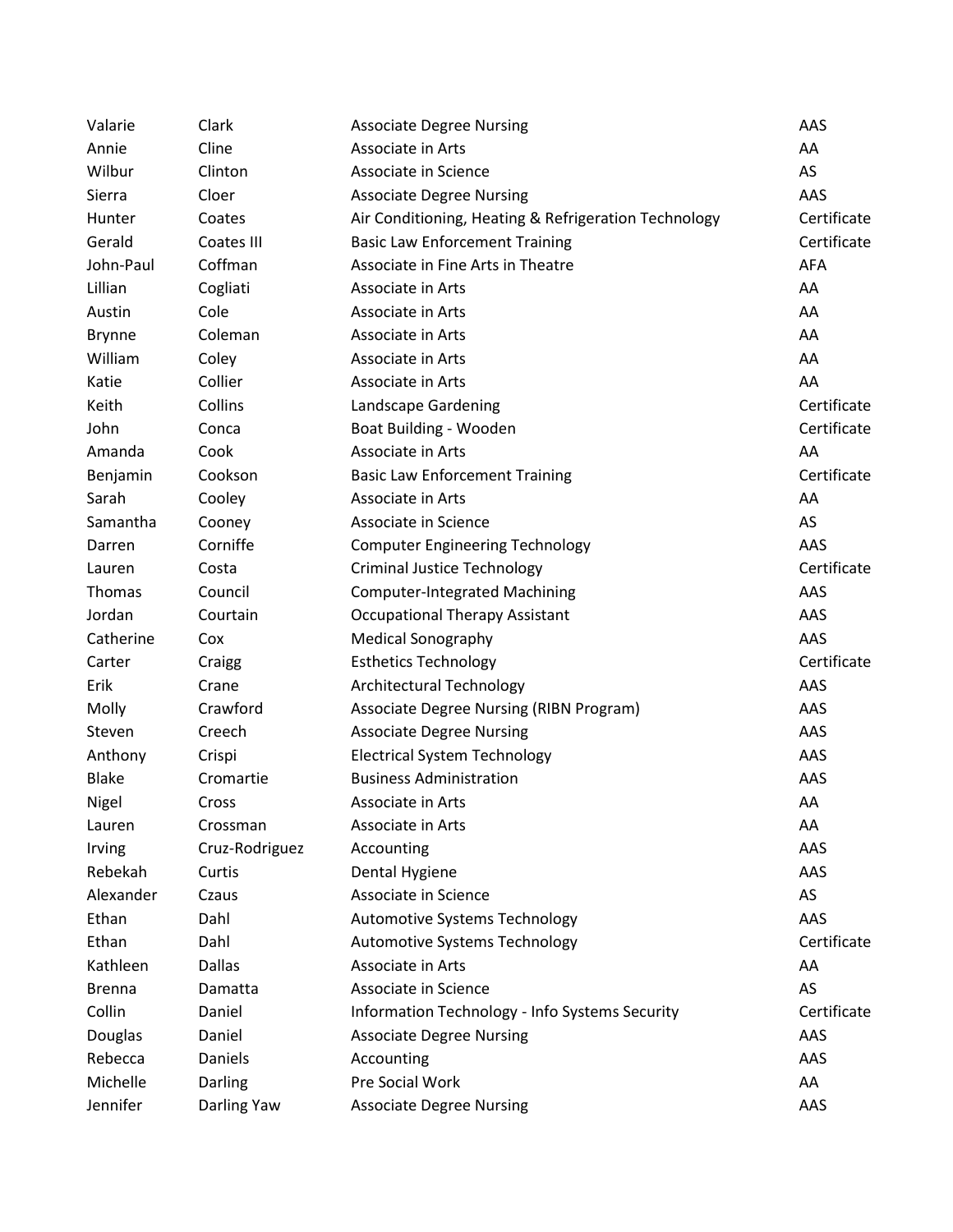| Tyler         | Davenport   | Associate in Arts                                  | AA          |
|---------------|-------------|----------------------------------------------------|-------------|
| Tyler         | Davenport   | Associate in General Education                     | <b>AGE</b>  |
| Aaron         | Davis       | Associate in Arts                                  | AA          |
| Colin         | Davis       | Associate in Arts                                  | AA          |
| Donovan       | Davis       | Associate in Arts                                  | AA          |
| Jacqueline    | Davis       | Associate in General Education                     | <b>AGE</b>  |
| Jordan        | Davis       | Associate in Arts                                  | AA          |
| Justin        | Davis       | Associate in Arts                                  | AA          |
| Sara          | Davis       | <b>Medical Sonography</b>                          | AAS         |
| Stefan        | Davis       | Associate in Arts                                  | AA          |
| Jordan        | Day         | <b>Computer Technology Integration</b>             | AAS         |
| Jordan        | Day         | <b>Information Technology</b>                      | Certificate |
| Jordan        | Day         | Information Technology - Info Systems Security     | Certificate |
| Jordan        | Day         | <b>Information Technology - Computer Forensics</b> | Certificate |
| Jordan        | Day         | <b>Information Systems Security</b>                | Diploma     |
| Stephanie     | Dayer       | <b>Surgical Technology</b>                         | AAS         |
| Gabriela      | De Oliveira | <b>Marine Technology</b>                           | AAS         |
| Gracan        | Deal        | Associate in Arts                                  | AA          |
| Sarah         | Deburkarte  | Associate Degree Nursing (RIBN Program)            | AAS         |
| Anna          | Decker      | Associate in Arts                                  | AA          |
| Kody          | Deda        | Associate in Science                               | AS          |
| Anthony       | Delabio     | Associate in Arts                                  | AA          |
| Leah          | Delancey    | Associate in Science                               | AS          |
| Kathleen      | Delbusso    | Associate in Science                               | AS          |
| Devoil        | Devane      | Automotive Systems Technology                      | AAS         |
| Miguel        | Devaughn    | Associate in Arts                                  | AA          |
| Amber         | Deveaugh    | Associate in Arts                                  | AA          |
| Timothy       | Devoid      | <b>Mechatronics Engineering Technology</b>         | AAS         |
| Lauren        | Digiovanni  | Associate in Arts                                  | AA          |
| Ethan         | <b>Dike</b> | Automotive Systems Technology                      | Certificate |
| Sarah         | Dillon      | Associate in Arts                                  | AA          |
| Jefferson     | Dixon       | <b>Criminal Justice Technology</b>                 | AAS         |
| Jefferson     | Dixon       | <b>Criminal Justice Technology</b>                 | Certificate |
| Kayla         | Dockery     | <b>Basic Law Enforcement Training</b>              | Certificate |
| <b>Dallas</b> | Domnick     | Associate in Arts                                  | AA          |
| Mary          | Donnell     | Associate in Arts                                  | AA          |
| Savannah      | Dorman      | Associate in Science                               | AS          |
| Kaitlyn       | Dove        | Associate in Arts                                  | AA          |
| Chelsea       | Dowell      | <b>Surgical Technology</b>                         | AAS         |
| Jamie         | Draper      | <b>Associate Degree Nursing</b>                    | AAS         |
| Jason         | Eaton       | <b>Construction Management Technology</b>          | AAS         |
| Jennifer      | Eddins      | <b>Associate Degree Nursing</b>                    | AAS         |
| Zane          | Edwards     | <b>Marine Technology</b>                           | AAS         |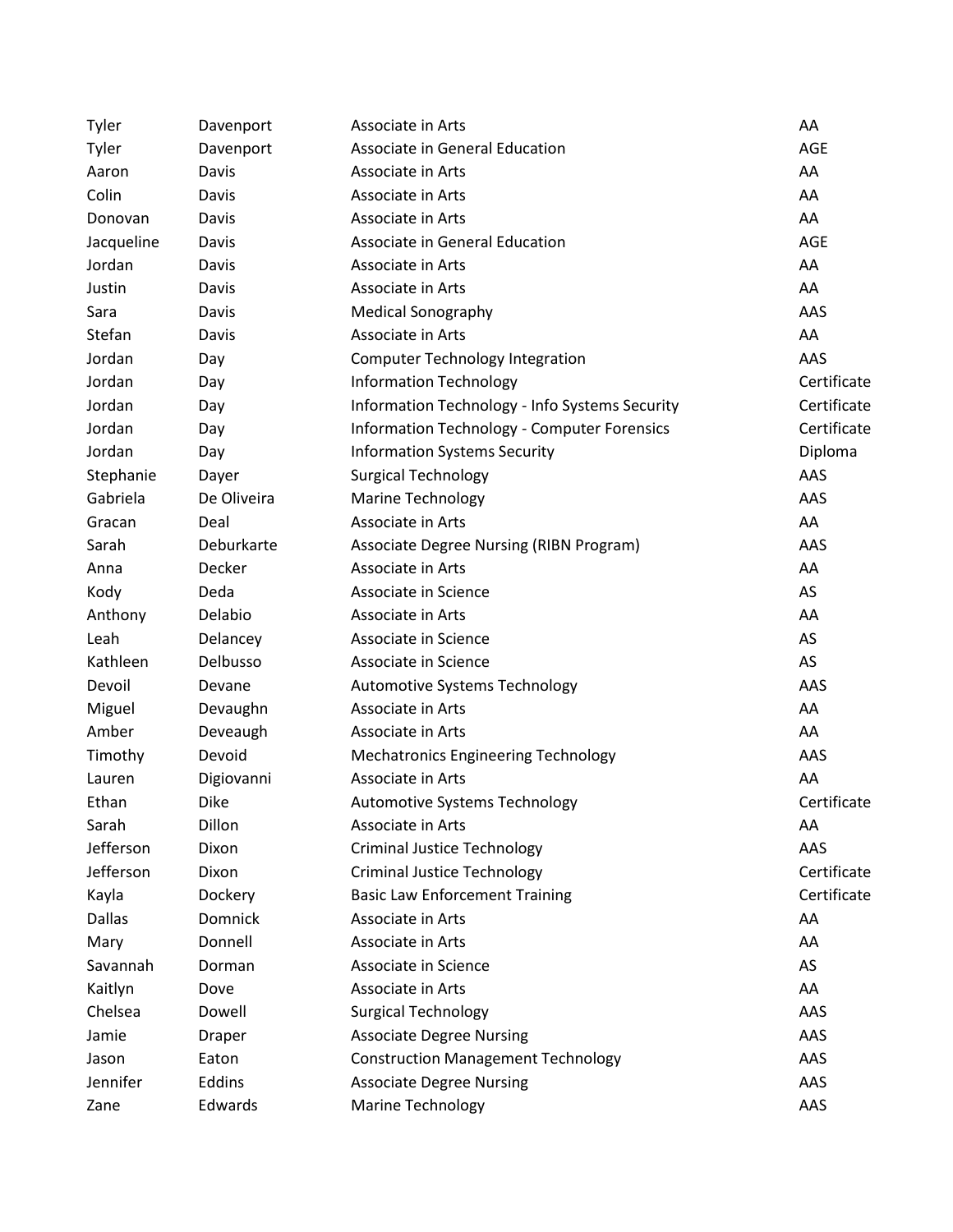| Shanata   | Edwards-Alderman | Associate in Arts                                     | AA          |
|-----------|------------------|-------------------------------------------------------|-------------|
| Monica    | Erby             | <b>Business Administration</b>                        | AAS         |
| Kalie     | Eva              | Associate in Arts                                     | AA          |
| Savannah  | Evonko           | Associate in Science                                  | AS          |
| Joshua    | Ezzell           | Welding Technology - SMAW/GTAW                        | Certificate |
| Joshua    | Ezzell           | Welding Technology - GTAW/GMAW                        | Certificate |
| John      | Feickert         | <b>Marine Technology</b>                              | AAS         |
| John      | Feickert         | Associate in General Education                        | <b>AGE</b>  |
| Miranda   | Femia            | <b>Early Childhood Education</b>                      | AAS         |
| Mattison  | Fenner           | Associate in Arts                                     | AA          |
| Joshua    | Feurer           | Associate in Arts                                     | AA          |
| Cyndi     | Fielland         | <b>Occupational Therapy Assistant</b>                 | AAS         |
| Amanda    | File             | <b>Associate Degree Nursing</b>                       | AAS         |
| Christyn  | Finley           | Associate in Arts                                     | AA          |
| Graham    | Fleming          | Landscape Gardening - Retention Pond Management       | Certificate |
| Graham    | Fleming          | Landscape Gardening - Sustainable Gardening           | Certificate |
| Lance     | Flint            | <b>Associate in General Education</b>                 | <b>AGE</b>  |
| Dahiry    | Flores           | Associate in Science                                  | AS          |
| Alexander | Flowers          | <b>Computer-Integrated Machining</b>                  | AAS         |
| Michael   | Foard            | Marine Technology                                     | AAS         |
| Michael   | Foard            | Associate in General Education                        | <b>AGE</b>  |
| Alexandra | Fontanas         | <b>Emergency Medical Science</b>                      | AAS         |
| Nicole    | Fortiscue        | Associate in Arts                                     | AA          |
| Tiffany   | Foster           | Radiography                                           | AAS         |
| Kaitlynn  | Frateschi        | Associate in Science                                  | AS          |
| John      | Freeman          | <b>Truck Driver Training</b>                          | Certificate |
| Victoria  | Frees            | Associate in Arts                                     | AA          |
| Allecia   | Friday           | <b>Culinary Arts</b>                                  | AAS         |
| Alexander | Fry              | <b>Emergency Medical Science</b>                      | AAS         |
| Rachel    | Fry              | <b>Medical Office Administration</b>                  | AAS         |
| Sadie     | Frye             | Associate in Arts                                     | AA          |
| Gene      | Fulcher          | Marine Technology                                     | AAS         |
| Gene      | Fulcher          | Associate in General Education                        | <b>AGE</b>  |
| Shanera   | Fuller           | Associate in Arts                                     | AA          |
| Ana       | Funk             | <b>Associate Degree Nursing (RIBN Program)</b>        | AAS         |
| Jesse     | Gales            | Associate in General Education                        | <b>AGE</b>  |
| Morgan    | Galioto          | <b>Business Administration</b>                        | AAS         |
| Morgan    | Galioto          | <b>Business Administration - Mgmt and Supervision</b> | Certificate |
| Michelle  | Ganter-Fichera   | <b>Associate Degree Nursing</b>                       | AAS         |
| Jake      | Garner           | <b>Emergency Medical Science</b>                      | AAS         |
| Gage      | Gattone          | <b>Mechatronics Engineering Technology</b>            | AAS         |
| Antonio   | Gavrila          | <b>Associate Degree Nursing</b>                       | AAS         |
| Sergio    | Gaxiola          | Associate in Fine Arts Music and Music Education      | <b>AFA</b>  |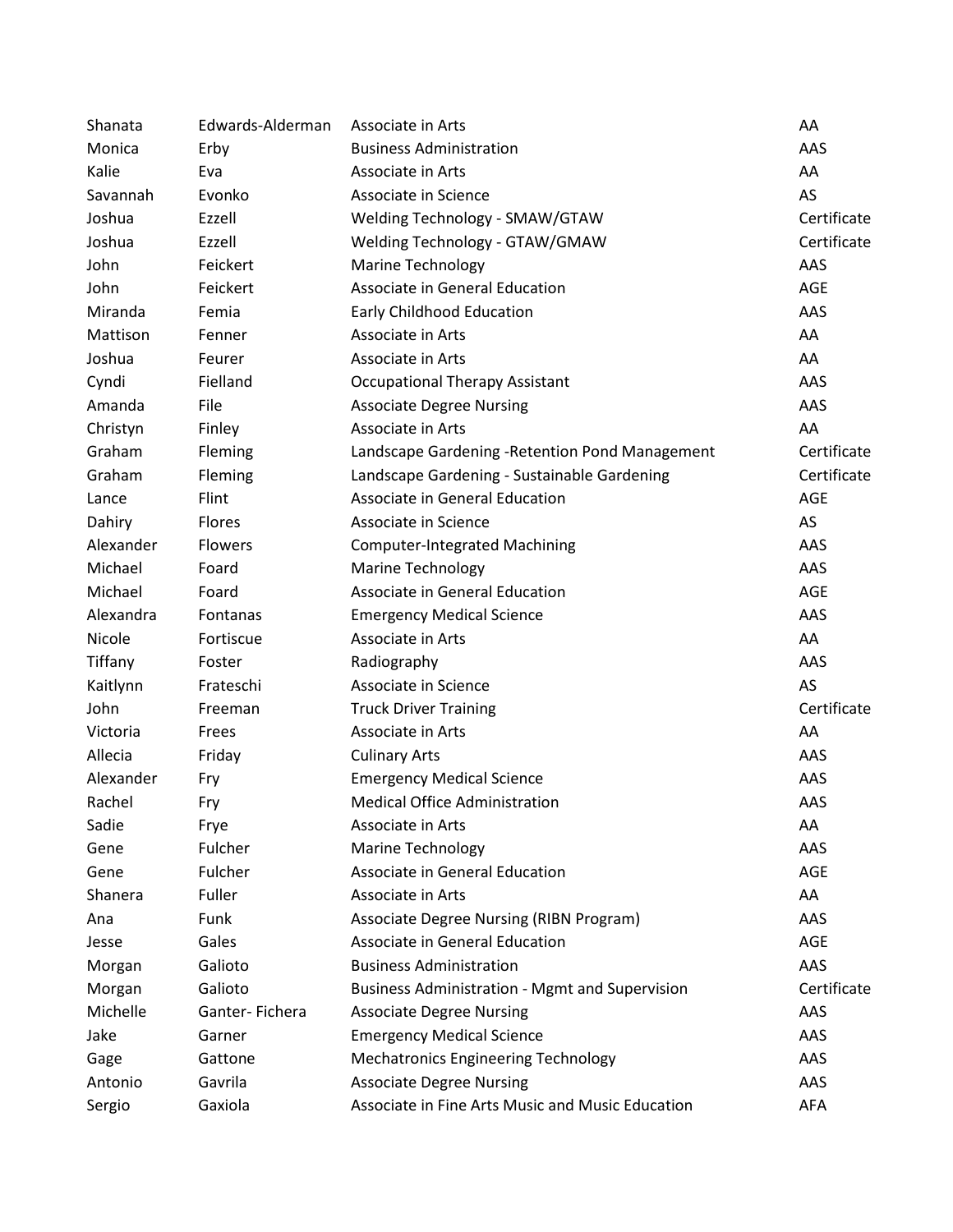| Alyssa       | Gaylor            | Associate Degree Nursing (RIBN Program)              | AAS         |
|--------------|-------------------|------------------------------------------------------|-------------|
| Caitlin      | George            | Associate in General Education                       | AGE         |
| James        | Gibson            | Network Technology                                   | Certificate |
| Nathaniel    | Gilgo             | <b>Mechanical Engineering Technology</b>             | AAS         |
| Stephen      | Gillam            | <b>Sustainability Technologies</b>                   | AAS         |
| Ashley       | Gillespie         | <b>Associate Degree Nursing</b>                      | AAS         |
| Candice      | Gingles           | <b>Occupational Therapy Assistant</b>                | AAS         |
| Alexandra    | Glick             | <b>Interpreter Education</b>                         | AAS         |
| Alexandra    | Glick             | Associate in General Education                       | <b>AGE</b>  |
| Margaret     | Godwin            | Associate in General Education                       | AGE         |
| Michael      | Godwin            | <b>Information Technology</b>                        | Certificate |
| Jessica      | Goei              | Associate in Fine Arts in Music                      | AFA         |
| Lindsay      | Golden            | <b>Marine Technology</b>                             | AAS         |
| Jeremiah     | Goldsmith         | Accounting                                           | AAS         |
| Jacob        | Gomez             | Film and Video Production Technology                 | AAS         |
| Morgan       | Gonzalez          | Associate in Science                                 | AS          |
| Kenan        | Gordon            | <b>Occupational Therapy Assistant</b>                | AAS         |
| Hunter       | Gould             | Associate in Arts                                    | AA          |
| Brittney     | Gowen             | Associate in Arts                                    | AA          |
| Morgan       | Graddon           | Associate in Arts                                    | AA          |
| Jonathan     | Graham            | Associate in Arts                                    | AA          |
| Julia        | Grassey           | Medical Sonography                                   | AAS         |
| Mallory      | Gray              | <b>Associate Degree Nursing</b>                      | AAS         |
| Mark         | Gray              | Associate in Arts                                    | AA          |
| Seth         | Gray              | Associate in Science                                 | AS          |
| Cameron      | Grays             | Mechatronics Engineering Technology                  | AAS         |
| Kenedy       | Green             | Associate in Arts                                    | AA          |
| Terisha      | <b>Green Pace</b> | Cosmetology                                          | AAS         |
| Chandler     | Greene            | Associate in Science                                 | AS          |
| Leanna       | Griffin           | Associate in Arts                                    | AA          |
| Emily        | Grimes            | Associate in Arts                                    | AA          |
| Melody       | Grimes            | <b>Truck Driver Training</b>                         | Certificate |
| Jacob        | Grossman          | Associate in Arts                                    | AA          |
| Benjamin     | Grossnickle       | Associate in Arts                                    | AA          |
| <b>Brett</b> | Gurganious        | <b>Computer-Integrated Machining</b>                 | AAS         |
| Allen        | Gurley            | <b>Truck Driver Training</b>                         | Certificate |
| Henry        | Guthrie           | Air Conditioning, Heating & Refrigeration Technology | Certificate |
| Juan         | Guzman            | <b>Business Administration</b>                       | AAS         |
| Matthew      | Haas              | <b>Basic Law Enforcement Training</b>                | Certificate |
| <b>Tariq</b> | Hakeem            | Associate in Arts                                    | AA          |
| Elizabeth    | Haley             | Paralegal Technology - Civil Litigation              | Certificate |
| Elizabeth    | Haley             | Paralegal Technology - Real Property                 | Certificate |
| Jessica      | Hall              | <b>Interior Design</b>                               | AAS         |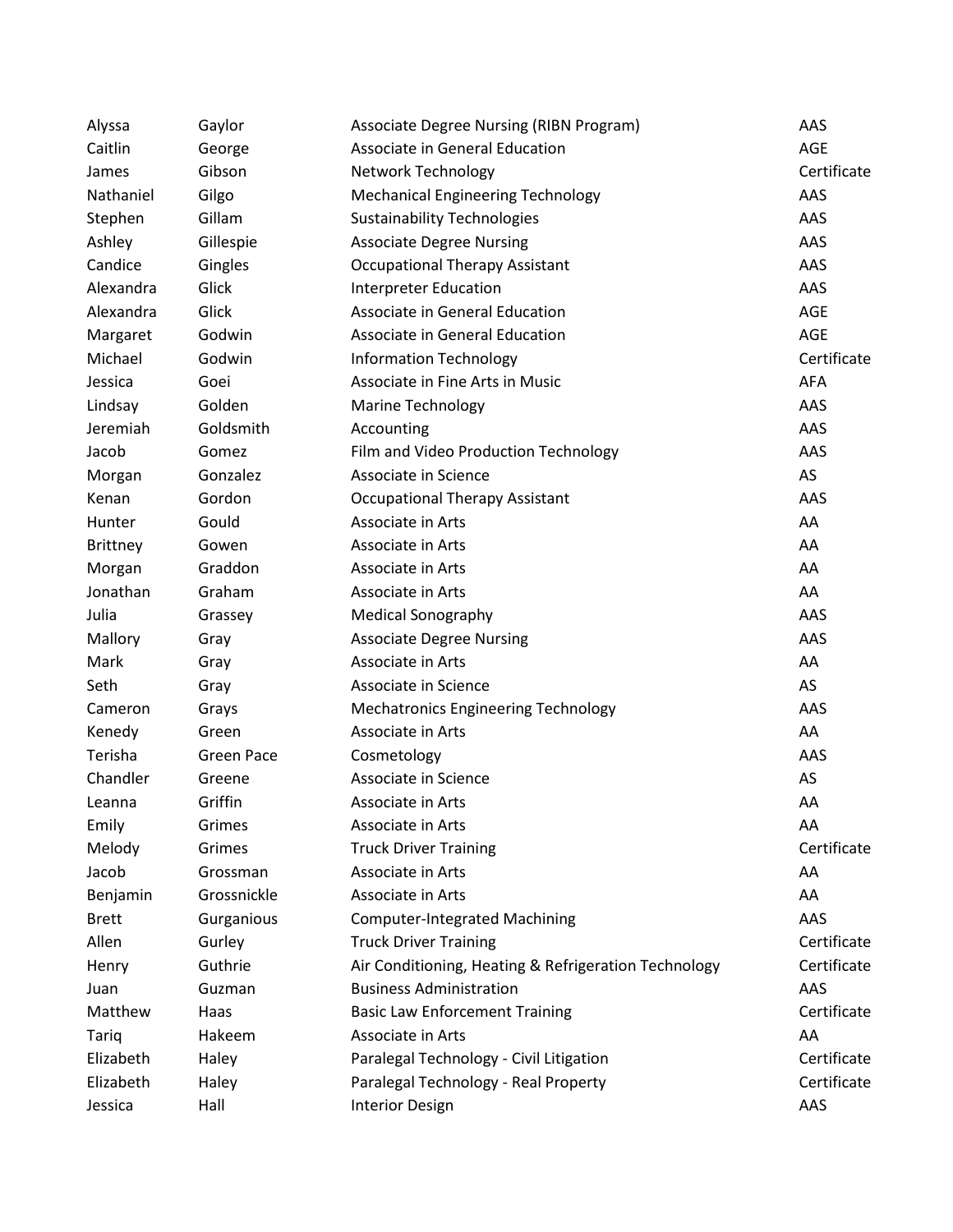| Jonathan        | Hall        | <b>Computer-Integrated Machining</b>          | Certificate |
|-----------------|-------------|-----------------------------------------------|-------------|
| Patrick         | Hall        | Radiography                                   | AAS         |
| Sara            | Hall        | Associate in General Education                | AGE         |
| Ja Vonda        | Hall-Rhodes | Associate in Arts                             | AA          |
| Heidi           | Hammond     | Associate in Arts                             | AA          |
| Justin          | Hampel      | <b>Computer Technology Integration</b>        | AAS         |
| Zachary         | Hampel      | <b>Computer Technology Integration</b>        | AAS         |
| Zachary         | Hampel      | <b>Information Technology</b>                 | Diploma     |
| Miranda         | Hanc        | Associate in Arts                             | AA          |
| Kaleen          | Hanke       | <b>Medical Sonography</b>                     | AAS         |
| <b>Tracy</b>    | Hargett     | <b>Computer Technology Integration</b>        | AAS         |
| <b>Tracy</b>    | Hargett     | <b>Information Technology</b>                 | AAS         |
| Tracy           | Hargett     | <b>Information Technology</b>                 | Certificate |
| <b>Tracy</b>    | Hargett     | <b>Information Technology</b>                 | Diploma     |
| Kassy           | Harker      | <b>Associate in Fine Arts</b>                 | AFA         |
| Clayton         | Harper      | <b>Emergency Medical Science</b>              | AAS         |
| Nicole          | Harrington  | Radiography                                   | AAS         |
| Abby            | Harris      | Associate in Arts                             | AA          |
| Audrey          | Hart        | Associate in General Education                | AGE         |
| Tyler           | Hart        | Associate in Science                          | AS          |
| Wendy           | Hart        | <b>Emergency Medical Science</b>              | AAS         |
| Erin            | Hawkins     | <b>Associate Degree Nursing</b>               | AAS         |
| Dillon          | Hawley      | <b>Construction Management Technology</b>     | Certificate |
| Kristian        | Haycraft    | <b>Mechanical Engineering Technology</b>      | AAS         |
| <b>Brenda</b>   | Hayes       | Paralegal Technology                          | AAS         |
| Mar'quieta      | Hayes       | <b>Basic Law Enforcement Training</b>         | Certificate |
| Michael         | Hayes       | <b>Truck Driver Training</b>                  | Certificate |
| Rebecca         | Hayhurst    | <b>Associate Degree Nursing</b>               | AAS         |
| <b>Brittany</b> | Haynes      | <b>Associate Degree Nursing</b>               | AAS         |
| Joseph          | Haynes      | <b>Computer-Integrated Machining</b>          | Certificate |
| Kyle            | Haynes      | Associate in Arts                             | AA          |
| Christopher     | Heath       | <b>Information Technology</b>                 | Diploma     |
| Danny           | Heath       | <b>Criminal Justice Technology</b>            | Certificate |
| Hunter          | Hedges      | <b>Information Technology</b>                 | AAS         |
| Hunter          | Hedges      | Information Technology - Software Development | Certificate |
| <b>Brian</b>    | Heflin      | Associate in General Education                | AGE         |
| Lori            | Heflin      | <b>Associate Degree Nursing</b>               | AAS         |
| Terie           | Hefner      | Cardiovascular Sonography                     | AAS         |
| Hali            | Hemingway   | <b>Occupational Therapy Assistant</b>         | AAS         |
| Maleik          | Henderson   | <b>Truck Driver Training</b>                  | Certificate |
| Ronald          | Henderson   | Radiography                                   | AAS         |
| Robert          | Henly       | Welding Technology - SMAW/GTAW                | Certificate |
| Eunice          | Hernandez   | <b>Community Spanish Interpreter</b>          | AAS         |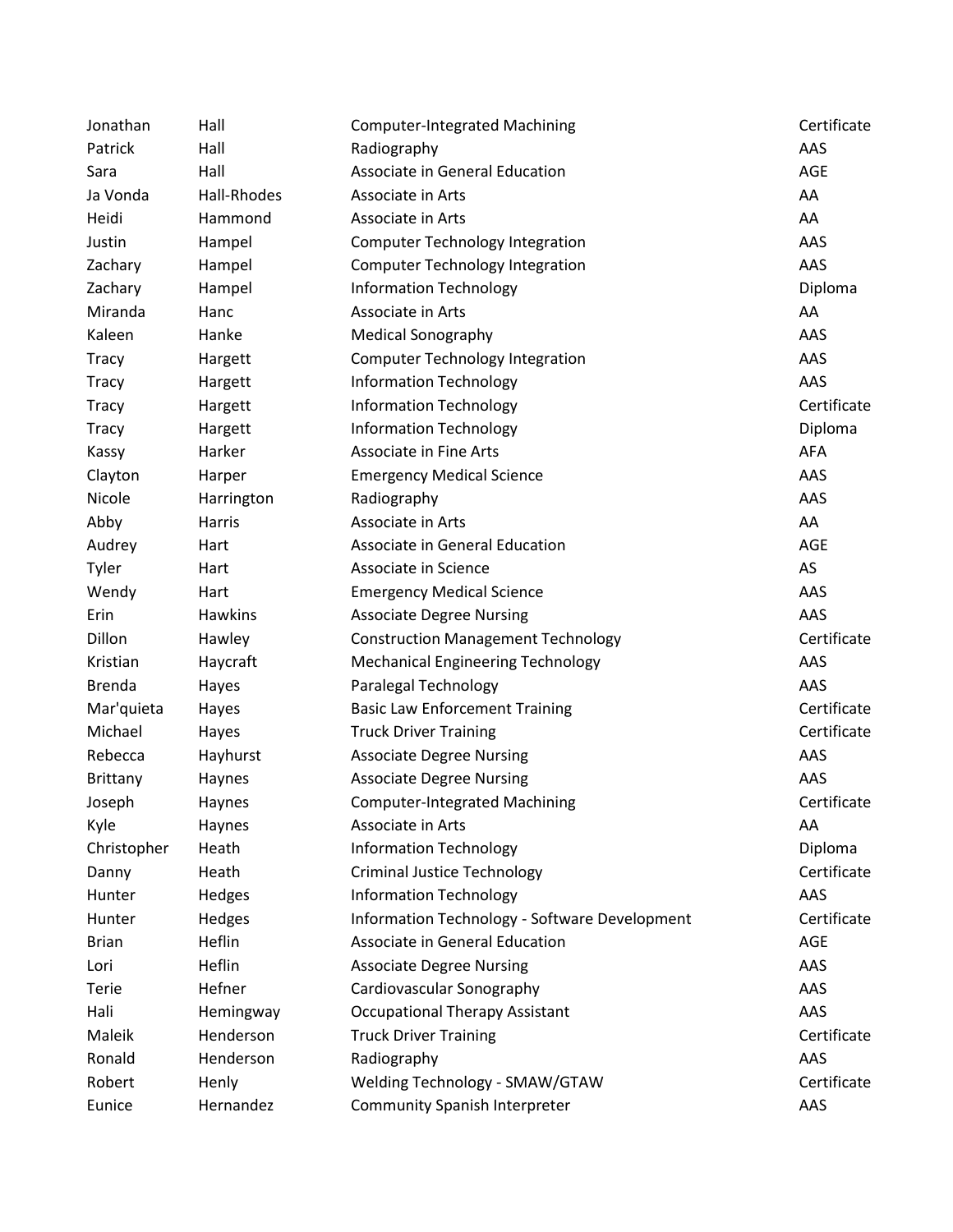| Karina         | Hernandez    | <b>Business Administration</b>                        | AAS         |
|----------------|--------------|-------------------------------------------------------|-------------|
| Marisa         | Hernandez    | Associate in General Education                        | <b>AGE</b>  |
|                | Hernandez-   |                                                       |             |
| Yadira         | Carbajal     | Associate in General Education                        | <b>AGE</b>  |
| Delida         | Herrera      | Associate in Arts                                     | AA          |
| Jose           | Herrera      | <b>Collision Repair and Refinishing Technology</b>    | Certificate |
| Clark          | Herring      | <b>Computer-Integrated Machining</b>                  | AAS         |
| Richard        | Hilbourn     | <b>Construction Management Technology</b>             | AAS         |
| Justin         | Hill         | Air Conditioning, Heating & Refrigeration Technology  | Certificate |
| Rebecca        | Hill         | Associate in Science                                  | AS          |
| Tiffany        | Hill         | <b>Surgical Technology</b>                            | AAS         |
| Jodiann        | Hinson       | <b>Culinary Arts</b>                                  | Diploma     |
| Charles        | Hodgdon      | <b>Electrical System Technology</b>                   | AAS         |
| Kelly          | Holden       | Paralegal Technology - Civil Litigation               | Certificate |
| <b>Billie</b>  | Holder       | Associate in General Education                        | <b>AGE</b>  |
| Tykenya        | Holiday      | Associate in Arts                                     | AA          |
| Aubrey         | Holland      | <b>Associate Degree Nursing</b>                       | AAS         |
| Elaine         | Holland      | <b>Associate Degree Nursing</b>                       | AAS         |
| Dylan          | Holliday     | <b>Mechanical Engineering Technology</b>              | AAS         |
| Dylan          | Holliday     | Mechanical Engineering Tech - CAD Drafting            | Certificate |
| Dylan          | Holliday     | Mechanical Engineering Tech - CAD Drafting            | Diploma     |
| Kevin          | Hollis       | <b>Computer-Integrated Machining</b>                  | AAS         |
| Rahnik         | Holloman     | <b>Truck Driver Training</b>                          | Certificate |
| Deirdre        | Holmes       | <b>Business Administration</b>                        | AAS         |
| Deirdre        | Holmes       | <b>Business Administration - Mgmt and Supervision</b> | Certificate |
| Savannah       | Holmun       | <b>Esthetics Technology</b>                           | Certificate |
| Kenneth        | Holt         | Associate in General Education                        | <b>AGE</b>  |
| Makinley       | Horne        | Associate in Science                                  | AS          |
| Christian      | Horrell      | <b>Computer-Integrated Machining</b>                  | Certificate |
| Christian      | Horrell      | <b>Criminal Justice Technology</b>                    | Certificate |
| Elizabeth      | Houston      | <b>Associate Degree Nursing</b>                       | AAS         |
| Kyle           | Howard       | <b>Healthcare Business Informatics</b>                | AAS         |
| <b>Barbara</b> | Hrenko       | <b>Medical Sonography</b>                             | AAS         |
| James          | Huckaby      | <b>Construction Management Technology</b>             | Certificate |
| Morgan         | Hudgins      | <b>Marine Technology</b>                              | AAS         |
| Carl           | Huffman      | Associate in Arts                                     | AA          |
| Deborah        | Hufham       | Associate in General Education                        | <b>AGE</b>  |
| John           | <b>Hug</b>   | Welding Technology - SMAW/GTAW                        | Certificate |
| Gregory        | Hughes       | <b>Truck Driver Training</b>                          | Certificate |
| Mariah         | Hurst        | Radiography                                           | AAS         |
| Joseph         | Inscore      | Associate in Arts                                     | AA          |
| Myron          | Irving       | Associate in Arts                                     | AA          |
| Karen          | <b>lvins</b> | <b>Business Administration</b>                        | AAS         |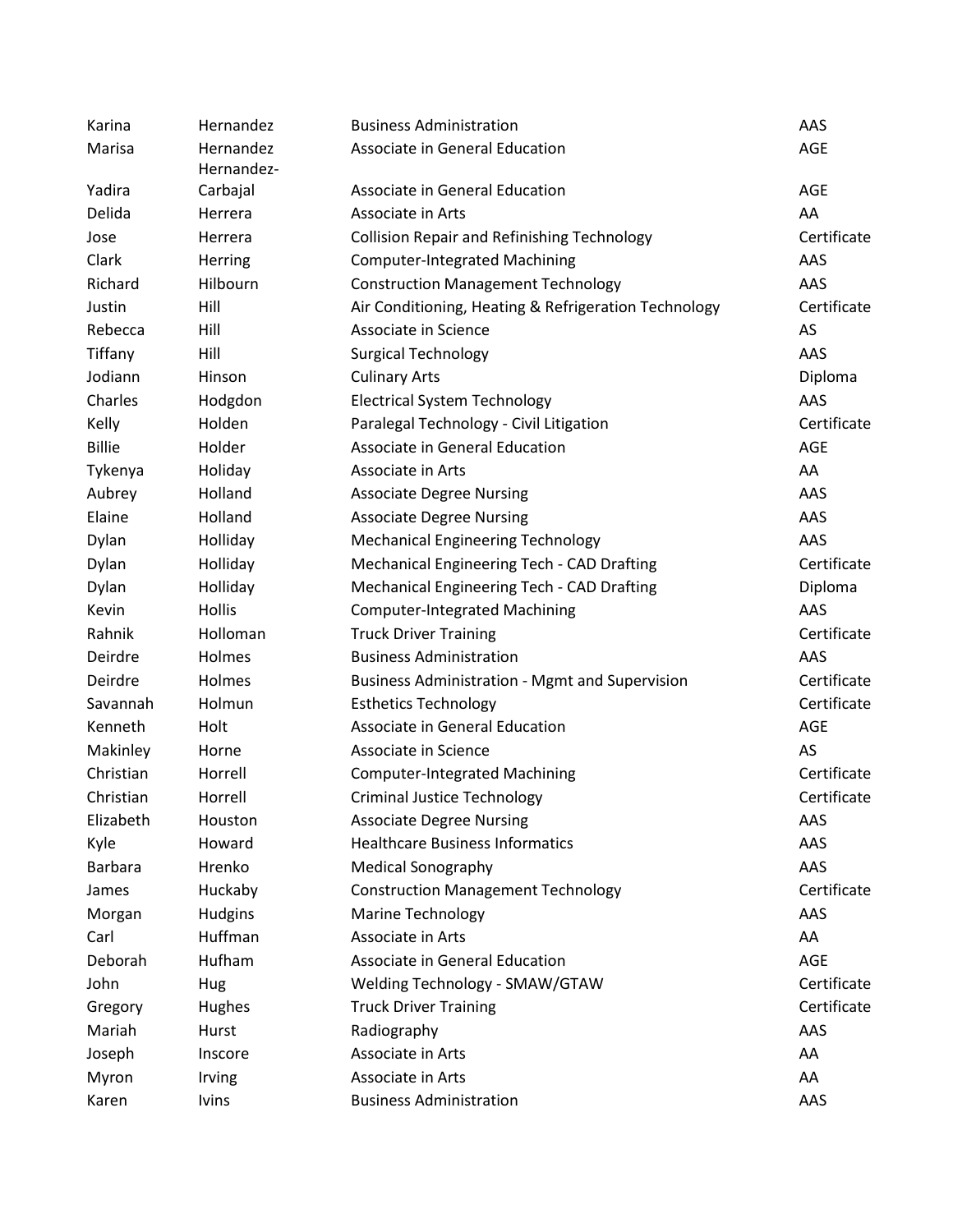| Alexandria    | Jackson   | Associate in Arts                                  | AA          |
|---------------|-----------|----------------------------------------------------|-------------|
| Dan           | Jacobo    | <b>Information Technology</b>                      | AAS         |
| Dan           | Jacobo    | <b>Information Technology</b>                      | Certificate |
| Dan           | Jacobo    | Information Technology - Network Administration    | Certificate |
| Dan           | Jacobo    | <b>Information Technology - Computer Forensics</b> | Certificate |
| Dan           | Jacobo    | Information Technology - Network Administration    | Diploma     |
| Christian     | James     | Associate in Arts                                  | AA          |
| Jasmine       | James     | Associate in Arts                                  | AA          |
| John          | James     | <b>Culinary Arts</b>                               | AAS         |
| Sabrina       | Jarman    | Associate in General Education                     | <b>AGE</b>  |
| <b>Brian</b>  | Jeno      | Boat Building - Wooden                             | Certificate |
| Laura         | Jernigan  | <b>Associate Degree Nursing</b>                    | AAS         |
| Cabbett       | Johnson   | Phlebotomy                                         | Certificate |
| Catherine     | Johnson   | Paralegal Technology                               | AAS         |
| Ethan         | Johnson   | Associate in Arts                                  | AA          |
| Fox           | Johnson   | Diesel and Heavy Equipment Technology              | Certificate |
| Ivan          | Johnson   | Associate in General Education                     | <b>AGE</b>  |
| Katelyn       | Johnson   | Associate in Arts                                  | AA          |
| Samantha      | Johnson   | Cosmetology                                        | Diploma     |
| Shanille      | Johnson   | <b>Criminal Justice Technology</b>                 | AAS         |
| Hannah        | Johnston  | Dental Hygiene                                     | AAS         |
| Adam          | Jones     | Associate in Science                               | AS          |
| <b>Billie</b> | Jones     | <b>Marine Technology</b>                           | AAS         |
| Kinsey        | Jones     | <b>Criminal Justice Technology</b>                 | AAS         |
| Laquita       | Jones     | <b>Hospitality Management</b>                      | AAS         |
| Patrick       | Jones     | <b>Associate Degree Nursing</b>                    | AAS         |
| Jessie        | Jordan    | <b>Hospitality Management</b>                      | AAS         |
| Lindsay       | Jordan    | Associate in General Education                     | <b>AGE</b>  |
| Katy          | Joyner    | <b>Medical Office Administration</b>               | AAS         |
| Hannah        | Jungmann  | Associate in Arts                                  | AA          |
| Alexander     | Kalen     | Associate in Arts                                  | AA          |
| Jeon          | Kang      | <b>Truck Driver Training</b>                       | Certificate |
| Samantha      | Karl      | Associate in Arts                                  | AA          |
| Daniel        | Kasdan    | Welding Technology - GTAW/GMAW                     | Certificate |
| Hannah        | Kearney   | <b>Occupational Therapy Assistant</b>              | AAS         |
| Lauren        | Keatts    | Associate in Arts                                  | AA          |
| Michael       | Keddy     | Associate in Arts                                  | AA          |
| Lindsey       | Keith     | <b>Early Childhood Education</b>                   | AAS         |
| Sydney        | Kellerman | Associate in Arts                                  | AA          |
| Shawn         | Kelly     | <b>Emergency Medical Science</b>                   | AAS         |
| Dylan         | Kennedy   | Associate in Arts                                  | AA          |
| Laura         | Kennedy   | <b>Emergency Medical Science</b>                   | AAS         |
| Stephanie     | Kenneway  | <b>Criminal Justice Technology</b>                 | AAS         |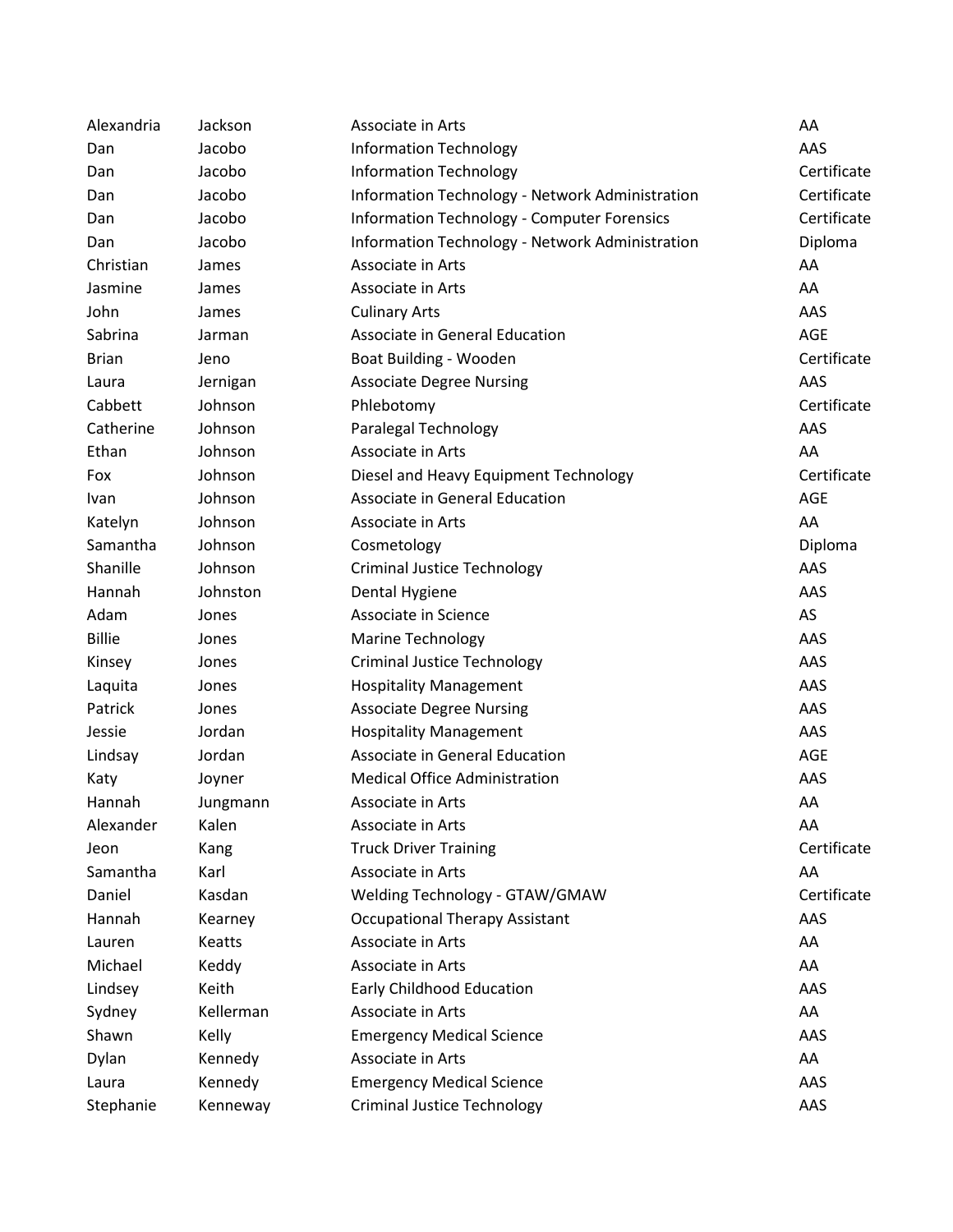| Abigail        | Kent            | <b>Associate Degree Nursing</b>                    | AAS         |
|----------------|-----------------|----------------------------------------------------|-------------|
| Mark           | Kilbury         | <b>Hospitality Management</b>                      | AAS         |
| Shannon        | Kilelee-Vazquez | Associate in Arts                                  | AA          |
| Elizabeth      | Kilgore         | Associate in Arts                                  | AA          |
| Stacy          | Kincaide        | <b>Esthetics Technology</b>                        | Certificate |
| Jared          | <b>King</b>     | Associate in Arts                                  | AA          |
| John           | King            | <b>Information Technology</b>                      | AAS         |
| John           | <b>King</b>     | <b>Information Technology</b>                      | Certificate |
| John           | <b>King</b>     | Information Technology - Info Systems Security     | Certificate |
| John           | <b>King</b>     | <b>Information Technology - Computer Forensics</b> | Certificate |
| John           | King            | Information Technology - Info Systems Security     | Diploma     |
| Michael        | Klaren          | Associate in Arts                                  | AA          |
| Kayla          | Kleiner         | Dental Hygiene                                     | AAS         |
| Joshua         | Knautz          | <b>Associate Degree Nursing</b>                    | AAS         |
| Dylan          | Kochevar        | <b>Emergency Medical Science</b>                   | AAS         |
| William        | Koonce          | Associate in Arts                                  | AA          |
| Rochelle       | Kreiner         | <b>Associate Degree Nursing</b>                    | AAS         |
| Norma          | Kuuse           | Phlebotomy                                         | Certificate |
| Katherine      | Kwiatek         | Associate in Arts                                  | AA          |
| Jordan         | LaFountain      | <b>Esthetics Technology</b>                        | Certificate |
| Julia          | Lagrow          | Associate in Science                               | AS          |
| Christine      | Lamberton       | <b>Business Administration</b>                     | AAS         |
| Annie          | Lancaster       | Radiography                                        | AAS         |
| Ashley         | Lang            | Associate in General Education                     | AGE         |
| Mary           | Lang            | Paralegal Technology - Civil Litigation            | Certificate |
| <b>Brandon</b> | Lanier          | Associate in Arts                                  | AA          |
| Ronniece       | Larkin          | Associate in Arts                                  | AA          |
| Kurt           | Larose          | <b>Computer-Integrated Machining</b>               | AAS         |
| Tara           | Law             | Associate in Science                               | AS          |
| Miranda        | Lawrence        | Associate in Arts                                  | AA          |
| Kristine       | Leanes          | <b>Occupational Therapy Assistant</b>              | AAS         |
| Lisa           | Lee             | Associate in Science                               | AS          |
| Seth           | Lee             | Associate in Fine Arts Art                         | <b>AFA</b>  |
| Jennifer       | Leggett         | Paralegal Technology - Civil Litigation            | Certificate |
| Jennifer       | Leggett         | Paralegal Technology - Real Property               | Certificate |
| Jessica        | Leifeld         | <b>Mechanical Engineering Technology</b>           | AAS         |
| <b>Brian</b>   | Leite           | Associate in Arts                                  | AA          |
| Ron            | Leonard         | <b>Architectural Technology</b>                    | AAS         |
| Alexandra      | Leviner         | Associate in Arts                                  | AA          |
| Catherine      | Lewis           | Radiography                                        | AAS         |
| Danielle       | Lewis           | <b>Surgical Technology</b>                         | AAS         |
| Richard        | Lewis           | Associate in Science                               | AS          |
| Joshua         | Liddle          | Associate in Science                               | AS          |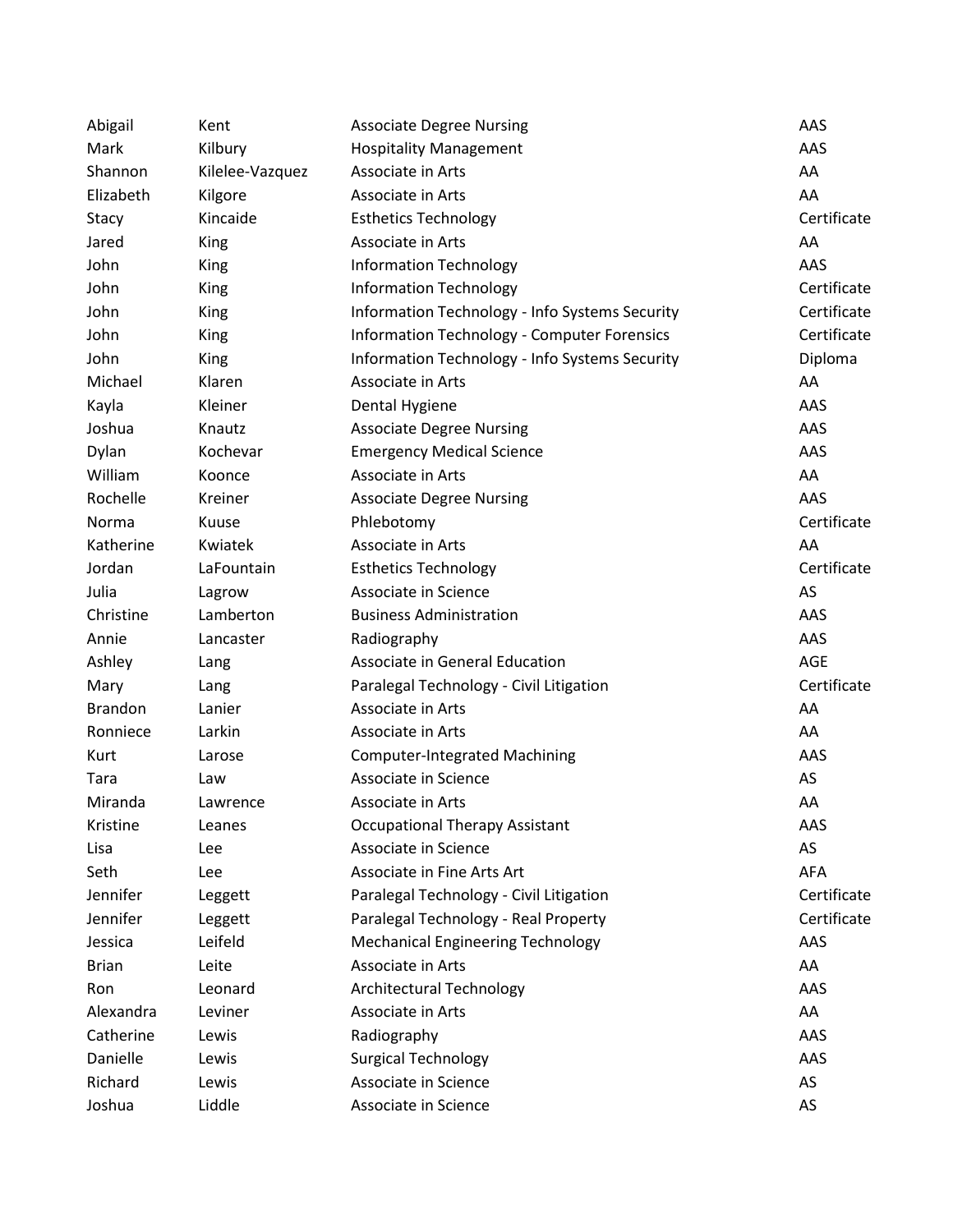| Jennifer        | Lieseke          | <b>Criminal Justice Technology</b>                 | Certificate |
|-----------------|------------------|----------------------------------------------------|-------------|
| Shawn           | Linton           | Associate in Arts                                  | AA          |
| Noah            | Little           | Industrial Systems Technology                      | Certificate |
| Paul            | Little           | <b>Truck Driver Training</b>                       | Certificate |
| Roxanne         | Liva             | Associate in Arts                                  | AA          |
| Roxanne         | Liva             | Associate in General Education                     | <b>AGE</b>  |
| Robert          | Llaneza          | <b>Collision Repair and Refinishing Technology</b> | Diploma     |
| Jessica         | Lloyd            | <b>Surgical Technology</b>                         | AAS         |
| Whitney         | Locklear         | Associate Degree Nursing (RIBN Program)            | AAS         |
| Gerric          | London           | <b>Truck Driver Training</b>                       | Certificate |
| Jessica         | Lopez            | Associate in Arts                                  | AA          |
| Ricardo         | Lopez Ramirez    | Associate in Arts                                  | AA          |
| Duncan          | Lowenthal        | <b>Emergency Medical Science</b>                   | AAS         |
| Elizabeth       | Lucas            | Phlebotomy                                         | Certificate |
| David           | MacAlpine        | <b>Truck Driver Training</b>                       | Certificate |
| Timothy         | MacDonald        | Associate in Arts                                  | AA          |
| Alicia          | MacKay           | <b>Interpreter Education</b>                       | AAS         |
| Amber           | MacLeod          | Associate in Science                               | AS          |
| Christian       | Majors           | Diesel and Heavy Equipment Technology              | Certificate |
| Sarah           | Makowski         | Associate in Science                               | AS          |
| Trent           | Mallard          | Diesel and Heavy Equipment Technology              | AAS         |
| Justin          | Mann             | Associate in Arts                                  | AA          |
| Cathy           | Manning          | Associate in General Education                     | AGE         |
| Scott           | Manning          | Associate in Science                               | AS          |
| Elani           | Mansfield        | Associate in Arts                                  | AA          |
| Diana           | Marren           | <b>Occupational Therapy Assistant</b>              | AAS         |
| <b>Brittany</b> | Marsh            | Associate in Arts                                  | AA          |
| John            | Marsicano        | Associate in Arts                                  | AA          |
| Michael         | Martin           | <b>Associate Degree Nursing</b>                    | AAS         |
| Erica           | Marzolf          | Associate in Arts                                  | AA          |
| <b>Brittany</b> | Mason            | <b>Esthetics Technology</b>                        | Certificate |
| Mary            | Mason            | <b>Baking and Pastry Arts</b>                      | AAS         |
| Noemi           | Mata Quistian    | <b>Community Spanish Interpreter</b>               | AAS         |
| Karly           | Mathias          | Associate in Arts                                  | AA          |
| Karen           | Matias Hernandez | <b>Esthetics Technology</b>                        | Certificate |
| McKinly         | Matthews         | <b>Basic Law Enforcement Training</b>              | Certificate |
| Clifford        | Maus             | <b>Construction Management Technology</b>          | AAS         |
| Clifford        | Maus             | <b>Construction Management Technology</b>          | Certificate |
| Jessica         | Maycrink         | Phlebotomy                                         | Certificate |
| Jonathan        | McAllister       | Associate in Arts                                  | AA          |
| Christopher     | McCauley         | Associate in Arts                                  | AA          |
| Molly           | McConnell        | Associate in Arts                                  | AA          |
| Robyn           | McDonald         | <b>Associate Degree Nursing</b>                    | AAS         |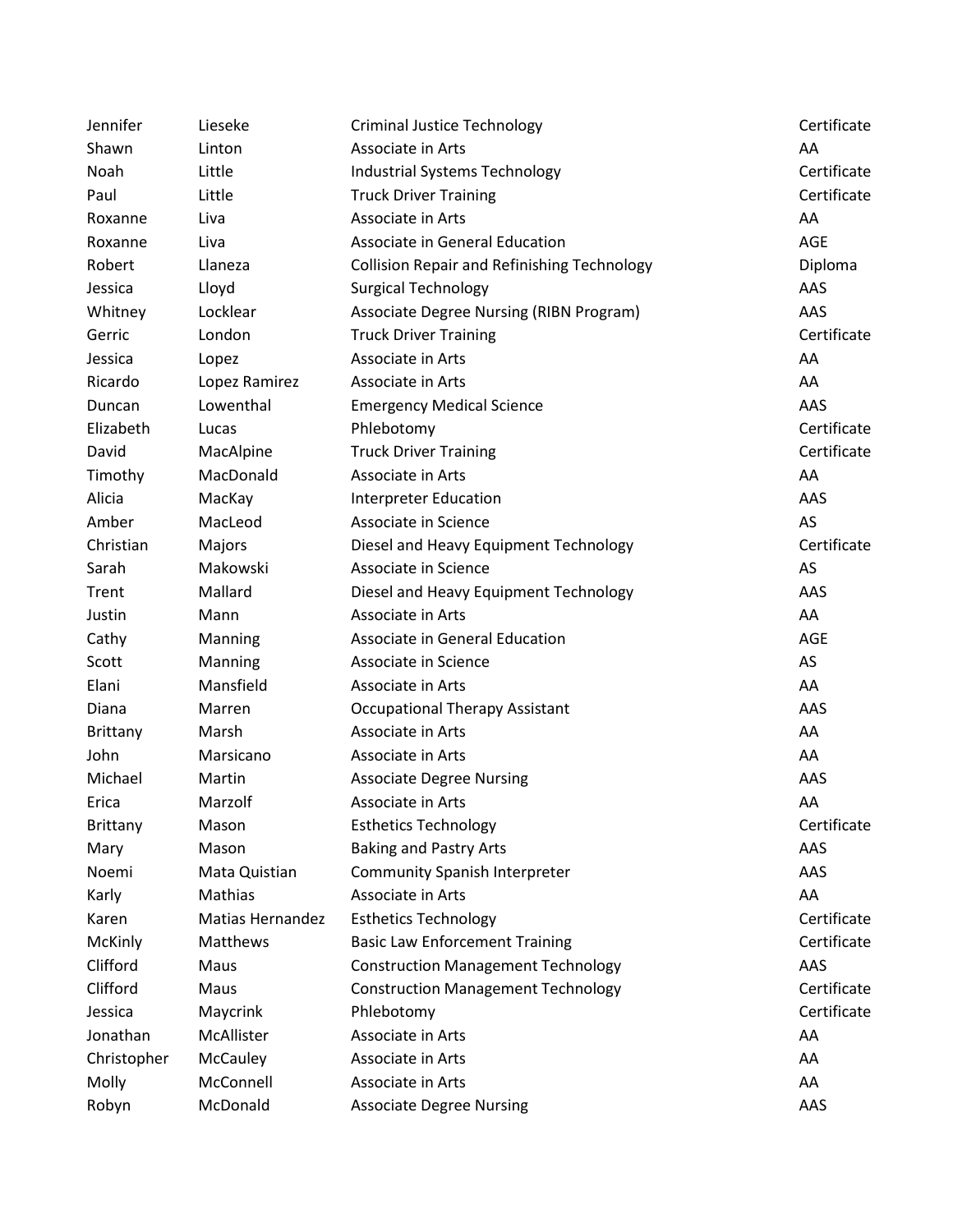| Kate        | McDuffie        | Associate in Arts                               | AA          |
|-------------|-----------------|-------------------------------------------------|-------------|
| Courtney    | McGalliard      | Radiography                                     | AAS         |
| Jennifer    | McLeod          | <b>Associate Degree Nursing</b>                 | AAS         |
| Tanasha     | McNeil          | Early Childhood Education                       | AAS         |
| Mary        | McPherson       | <b>Occupational Therapy Assistant</b>           | AAS         |
| Rachael     | <b>Meadows</b>  | <b>Associate Degree Nursing</b>                 | AAS         |
| Tyler       | Medlin          | <b>Computer-Integrated Machining</b>            | AAS         |
| Courtney    | Mehall          | <b>Associate Degree Nursing</b>                 | AAS         |
| Morgen      | Meier           | <b>Electrical System Technology</b>             | AAS         |
| Alicia      | Mendez          | Associate in Science                            | AS          |
| Nadia       | Mendoza         | Associate in General Education                  | AGE         |
| Rocio       | Mendoza-Batista | Associate in Arts                               | AA          |
| Rocio       | Mendoza-Batista | <b>Culinary Arts</b>                            | AAS         |
| <b>Brad</b> | Mericle         | <b>Mechanical Engineering Technology</b>        | AAS         |
| Casey       | Mericle         | <b>Associate Degree Nursing</b>                 | AAS         |
| Patrick     | Mersch          | Associate in Arts                               | AA          |
| Jerrel      | <b>Metts</b>    | <b>Truck Driver Training</b>                    | Certificate |
| Thomas      | Metz            | Associate in Science                            | AS          |
| Vanessa     | Meza            | Associate in Science                            | AS          |
| Grace       | Michalowski     | Cosmetology                                     | Diploma     |
| Leah        | Micklos         | <b>Interpreter Education</b>                    | AAS         |
| David       | <b>Miles</b>    | Boat Building - Wooden                          | Certificate |
| Jessie      | Mitchell        | Radiography                                     | AAS         |
| Katherine   | Molzon          | <b>Associate Degree Nursing</b>                 | AAS         |
| Daniel      | Mone            | Associate in Arts                               | AA          |
| Yndiana     | <b>Montes</b>   | Associate in Arts                               | AA          |
| Emily       | Montgomery      | Associate in Arts                               | AA          |
| Leroy       | Moody           | <b>Computer Technology Integration</b>          | AAS         |
| Leroy       | Moody           | <b>Information Technology</b>                   | AAS         |
| Leroy       | Moody           | <b>Information Technology</b>                   | Certificate |
| Leroy       | Moody           | <b>Network Technology</b>                       | Certificate |
| Leroy       | Moody           | <b>Operating Systems Administration</b>         | Certificate |
| Leroy       | Moody           | <b>Cisco Networking</b>                         | Certificate |
| Leroy       | Moody           | <b>Systems Administration</b>                   | Diploma     |
| Leroy       | Moody           | Information Technology - Network Administration | Diploma     |
| Ivy         | Moore           | Associate in Arts                               | AA          |
| Cameron     | Moreland        | Associate in Arts                               | AA          |
| Isidro      | Moreno Vega     | Associate in Science                            | AS          |
| Tomil       | Mosley          | <b>Electrical System Technology</b>             | AAS         |
| Tomil       | Mosley          | Associate in General Education                  | AGE         |
| Tomil       | Mosley          | <b>Electrical Systems Technology</b>            | Certificate |
| Lana        | Mulkey          | <b>Surgical Technology</b>                      | AAS         |
| Carrie      | <b>Mullens</b>  | <b>Interpreter Education</b>                    | AAS         |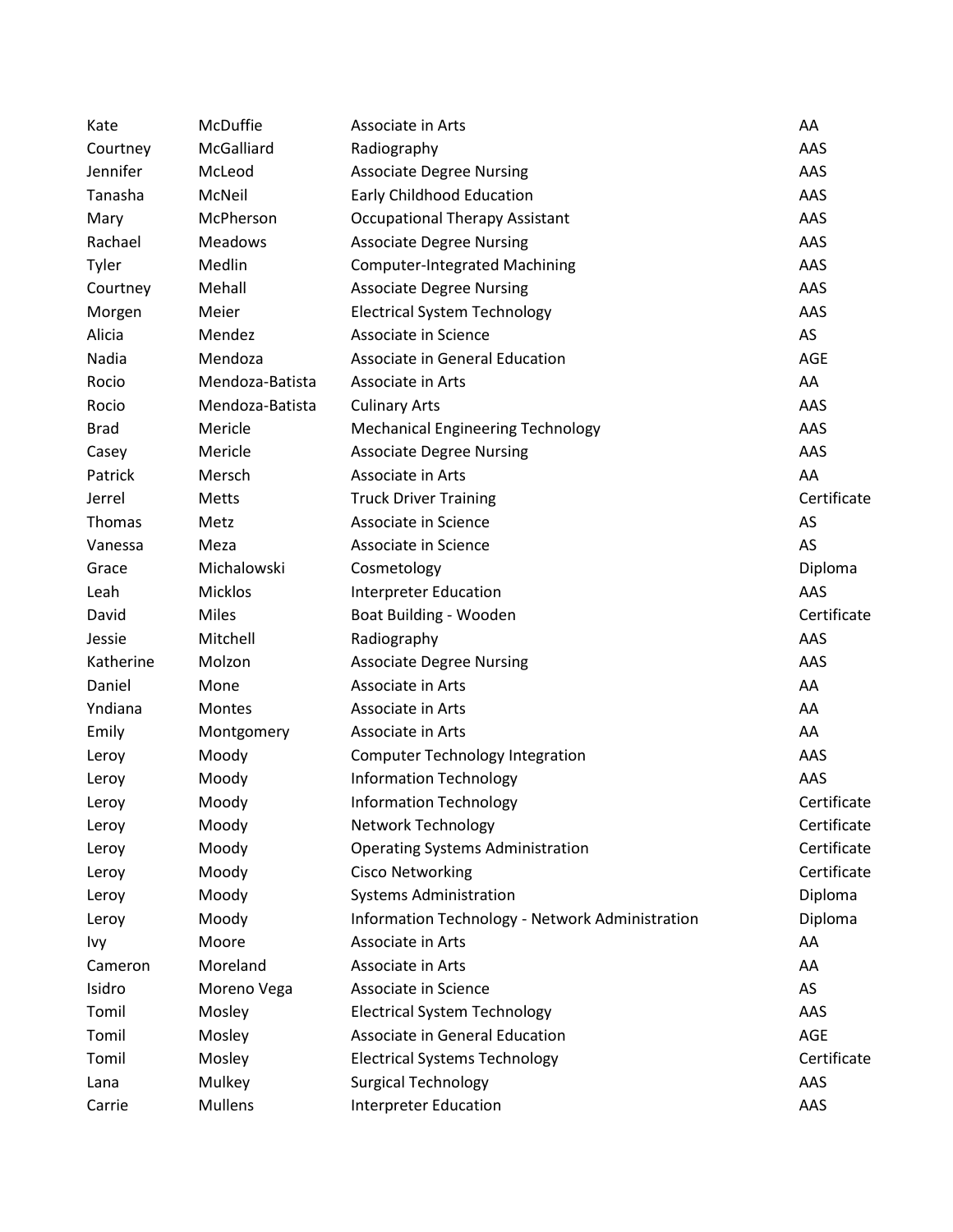| William      | <b>Mullins</b> | <b>Truck Driver Training</b>                          | Certificate |
|--------------|----------------|-------------------------------------------------------|-------------|
| Jeffery      | Muno           | <b>Business Administration</b>                        | AAS         |
| Jeffery      | Muno           | <b>Business Administration - Mgmt and Supervision</b> | Certificate |
| Pamela       | Murray         | Accounting                                            | AAS         |
| Christopher  | Mussel         | Associate in General Education                        | AGE         |
| John         | Nash           | Associate in Science                                  | AS          |
| Colin        | Naumchik       | <b>Marine Technology</b>                              | AAS         |
| Jennifer     | Naused         | <b>Medical Office Administration</b>                  | AAS         |
| Michelle     | Naused         | Associate in Science                                  | AS          |
| Danielle     | Naylor         | Associate in Arts                                     | AA          |
| Serena       | Negron         | <b>Electronics Engineering Technology</b>             | AAS         |
| Megan        | Neijstrom      | <b>Associate Degree Nursing</b>                       | AAS         |
| Aaron        | Nelson         | <b>Electronics Engineering Technology</b>             | AAS         |
| Teryl        | Nelson         | Associate in Arts                                     | AA          |
| Angelo       | <b>Newkirk</b> | <b>Truck Driver Training</b>                          | Certificate |
| Deaundre     | <b>Newkirk</b> | <b>Truck Driver Training</b>                          | Certificate |
| Samantha     | <b>Newkirk</b> | Associate in Arts                                     | AA          |
| William      | <b>Newkirk</b> | <b>Truck Driver Training</b>                          | Certificate |
| Harry        | Nguyen         | Associate in Science                                  | AS          |
| Thanh        | Nguyen         | Associate in Arts                                     | AA          |
| Ryan         | Nix            | Associate in Arts                                     | AA          |
| Temple       | Nixon          | Associate in General Education                        | AGE         |
| Troy         | Nixon          | Associate in Arts                                     | AA          |
| Nathan       | <b>Nobles</b>  | <b>Computer-Integrated Machining</b>                  | AAS         |
| Erin         | Nolan          | <b>Mechanical Engineering Technology</b>              | AAS         |
| Erin         | Nolan          | Mechanical Engineering Tech - CAD Drafting            | Diploma     |
| Keri         | Nolan          | Cosmetology                                           | AAS         |
| Keri         | Nolan          | Cosmetology                                           | Certificate |
| Gene         | <b>Norris</b>  | <b>Basic Law Enforcement Training</b>                 | Certificate |
| Megan        | Nunez          | Associate in General Education                        | AGE         |
| <b>Bryce</b> | O'Dell         | <b>Information Technology</b>                         | Certificate |
| Aubrey       | O'Leary        | <b>Surgical Technology</b>                            | AAS         |
| Joseph       | O'Malley       | <b>Criminal Justice Technology</b>                    | Certificate |
| Caroline     | O'Neal         | Cosmetology                                           | Diploma     |
| Obinna       | Onuh           | Information Technology - Web Development              | Certificate |
| Sheena       | O'Reilly       | Associate in Arts                                     | AA          |
| Shayna       | Ormand         | Associate in Arts                                     | AA          |
| Shara        | Owens          | Cosmetology                                           | Diploma     |
| Robert       | Padavich       | <b>Computer Technology Integration</b>                | AAS         |
| Robert       | Padavich       | <b>Information Technology</b>                         | AAS         |
| Robert       | Padavich       | <b>Information Technology</b>                         | Certificate |
| Robert       | Padavich       | Information Technology - Info Systems Security        | Certificate |
| Robert       | Padavich       | <b>Information Technology - Computer Forensics</b>    | Certificate |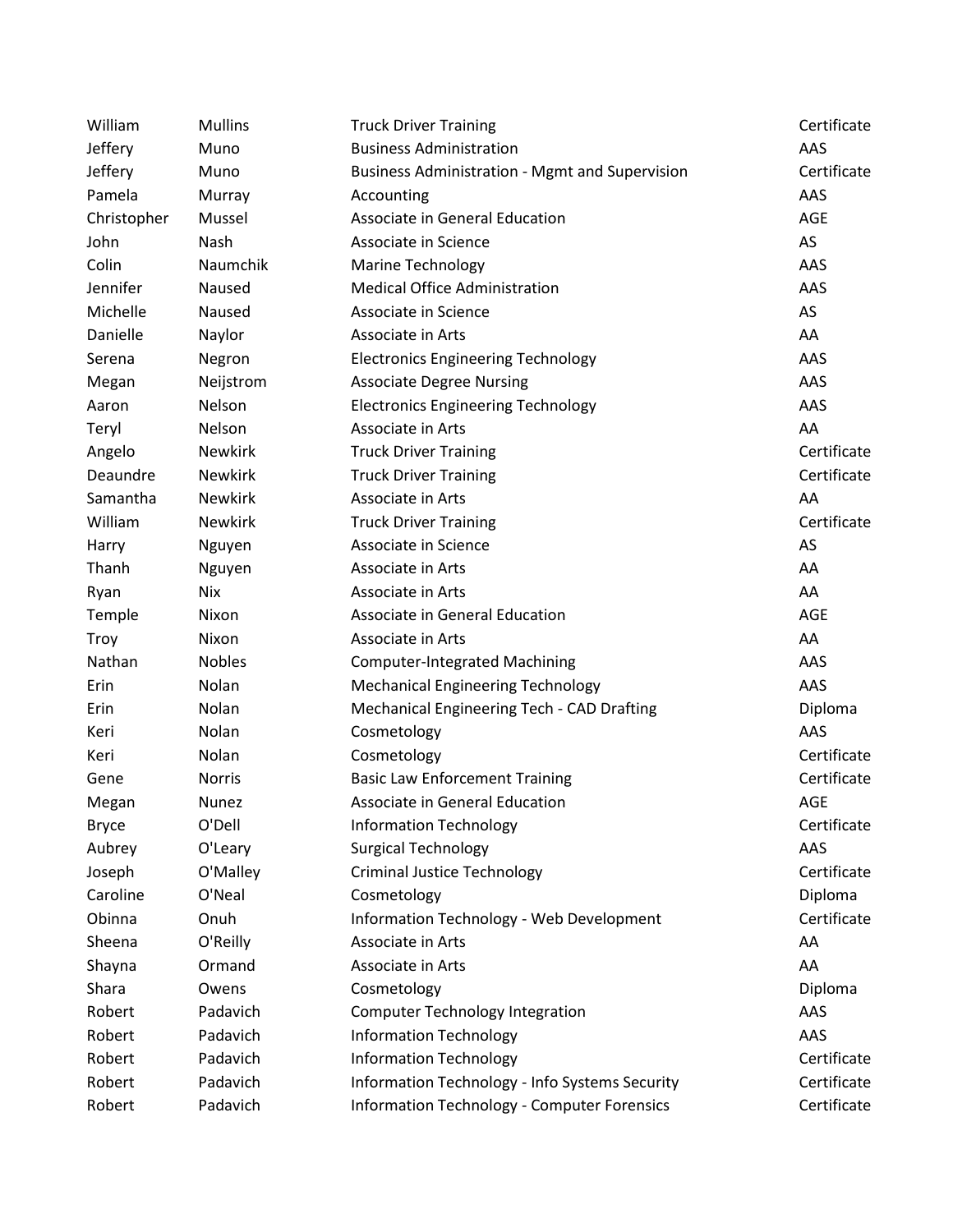| Robert          | Padavich   | Information Technology - Info Systems Security       | Diploma     |
|-----------------|------------|------------------------------------------------------|-------------|
| <b>Nicholas</b> | Padezanin  | Associate in Science                                 | AS          |
| Maya            | Padgett    | <b>Computer Technology Integration</b>               | AAS         |
| David           | Pare       | <b>Criminal Justice Technology</b>                   | Certificate |
| Whitney         | Parish     | Paralegal Technology - Civil Litigation              | Certificate |
| <b>Nicholas</b> | Parker     | Associate in Science                                 | AS          |
| Sydney          | Parker     | Associate in Arts                                    | AA          |
| Alexander       | Parks      | Associate in Science                                 | AS          |
| Mallison        | Parrish    | <b>Business Administration</b>                       | AAS         |
| Ashley          | Pate       | Associate in Arts                                    | AA          |
| Kaci            | Patrick    | Associate in Arts                                    | AA          |
| Donnie          | Pearce     | Associate in General Education                       | AGE         |
| Joshua          | Pearce     | Plumbing                                             | Certificate |
| Shanita         | Pearsall   | <b>Medical Office Administration</b>                 | AAS         |
| Abigail         | Pearson    | Associate in Arts                                    | AA          |
| Christian       | Pearson    | Associate in Arts                                    | AA          |
| Scout           | Pennington | Associate in Arts                                    | AA          |
| Tyler           | Perry      | <b>Basic Law Enforcement Training</b>                | Certificate |
| Dustin          | Peters     | Boat Building - Wooden                               | Certificate |
| Johnathan       | Peterson   | <b>Marine Technology</b>                             | AAS         |
| Drew            | Petrusic   | Associate in Science                                 | AS          |
| Joseph          | Pettet     | Mechanical Engineering Tech - CAD Drafting           | Certificate |
| Jacob           | Pettibone  | Air Conditioning, Heating & Refrigeration Technology | Certificate |
| Marina          | Pfeffer    | <b>Esthetics Technology</b>                          | Certificate |
| Natasha         | Pfeiffer   | Associate in Science                                 | AS          |
| Chelsea         | Phelan     | Associate in Science                                 | AS          |
| Taylor          | Philemon   | <b>Associate Degree Nursing</b>                      | AAS         |
| Frances         | Pia        | Associate in Arts                                    | AA          |
| Kimberly        | Picerno    | <b>Basic Law Enforcement Training</b>                | Certificate |
| Keith           | Pickens    | <b>Marine Technology</b>                             | AAS         |
| Joshua          | Piedmont   | <b>Sustainability Technologies</b>                   | Certificate |
| Joshua          | Piedmont   | Sustainability Technologies - Renewable Energy Tech  | Certificate |
| Joshua          | Piedmont   | Sustainability Technologies - Sustainable Bldg Tech  | Certificate |
| <b>Brittney</b> | Pierce     | <b>Occupational Therapy Assistant</b>                | AAS         |
| Anna            | Pigford    | Associate in Arts                                    | AA          |
| Stacey          | Pinkham    | Paralegal Technology                                 | AAS         |
| Hannah          | Pittman    | Associate in Science                                 | AS          |
| Nicholas        | Pizi       | Associate in Arts                                    | AA          |
| Jessica         | Pizzo      | <b>Medical Sonography</b>                            | AAS         |
| Collin          | Plummer    | Sustainability Technologies - Sustainable Bldg Tech  | Certificate |
| Gillian         | Polity     | Radiography                                          | AAS         |
| Errol           | Pompeo     | Associate in Arts                                    | AA          |
| Errol           | Pompeo     | Associate in General Education                       | AGE         |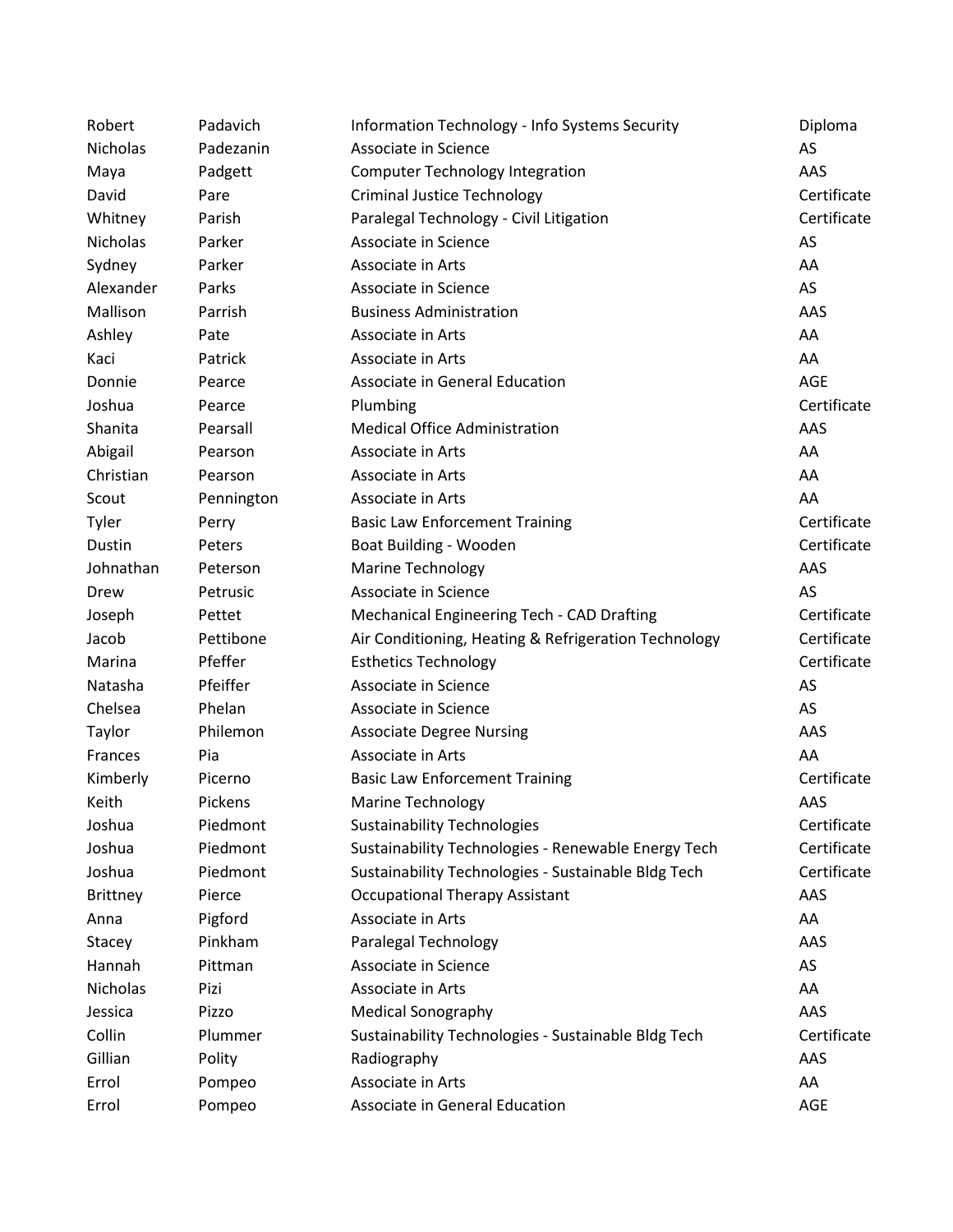| Hannah    | Pope           | Cosmetology                                        | Diploma     |
|-----------|----------------|----------------------------------------------------|-------------|
| Logan     | Pope           | <b>Truck Driver Training</b>                       | Certificate |
| De'Najah  | Porter         | Associate in Arts                                  | AA          |
| Donny     | Porter         | <b>Collision Repair and Refinishing Technology</b> | Certificate |
| Nathan    | Presgraves     | Associate in Arts                                  | AA          |
| Christian | Price          | <b>Computer-Integrated Machining</b>               | Certificate |
| Jacob     | Price          | Associate in Arts                                  | AA          |
| Jessica   | Price          | Early Childhood Education                          | AAS         |
| Portia    | Pridgen        | Dental Hygiene                                     | AAS         |
| Laura     | Psaros         | <b>Associate Degree Nursing</b>                    | AAS         |
| Samuel    | Pugh           | <b>Construction Management Technology</b>          | AAS         |
| Daniel    | Pyron          | <b>Collision Repair and Refinishing Technology</b> | Certificate |
| Pia       | Quiambao       | <b>Associate Degree Nursing</b>                    | AAS         |
| Heather   | Rackley        | Cosmetology Instructor                             | Certificate |
| William   | Ragsdale       | Associate in Arts                                  | AA          |
| Alisa     | Ramirez        | Phlebotomy                                         | Certificate |
| Heriberto | Ramirez        | <b>Collision Repair and Refinishing Technology</b> | Certificate |
| Heriberto | Ramirez        | <b>Automotive Customizing Technology</b>           | Certificate |
| Marco     | Ramirez        | <b>Electrical System Technology</b>                | AAS         |
| Gregory   | Ramsey         | Associate in Arts                                  | AA          |
| Graham    | Rattray        | Diesel and Heavy Equipment Technology              | Certificate |
| Melissa   | Rau            | <b>Esthetics Technology</b>                        | Certificate |
| Wendy     | Raubenheimer   | <b>Culinary Arts</b>                               | AAS         |
| Layman    | Rawlings       | Plumbing                                           | Certificate |
| Dani      | Ray            | Paralegal Technology - Civil Litigation            | Certificate |
| Dani      | Ray            | Paralegal Technology - Real Property               | Certificate |
| Haley     | Raynor         | Associate in Arts                                  | AA          |
| Sierra    | Raynor         | Associate in Science                               | AS          |
| Sara      | Reiner         | Associate in General Education                     | <b>AGE</b>  |
| Sara      | Reiner         | <b>Culinary Arts</b>                               | Certificate |
| Tramaeus  | Reliford       | <b>Marine Technology</b>                           | AAS         |
| Haley     | Rembach        | Associate in Arts                                  | AA          |
| Isaac     | Rexrode        | Associate in Science                               | AS          |
| Rafael    | Reyes          | <b>Computer Technology Integration</b>             | AAS         |
| Rafael    | Reyes          | <b>Information Technology</b>                      | AAS         |
| Rafael    | Reyes          | <b>Information Technology</b>                      | Diploma     |
| Rachael   | Reyna          | Associate in Arts                                  | AA          |
| Hannah    | Rhodarmer      | <b>Esthetics Technology</b>                        | Certificate |
| Charles   | Rhodes         | Associate in Arts                                  | AA          |
| Jennifer  | Rich           | <b>Medical Office Administration</b>               | AAS         |
| Austin    | Richardson     | <b>Truck Driver Training</b>                       | Certificate |
| Herbert   | Richardson     | <b>Criminal Justice Technology</b>                 | Certificate |
| Kara      | Rider-Lindemon | Associate in Science                               | AS          |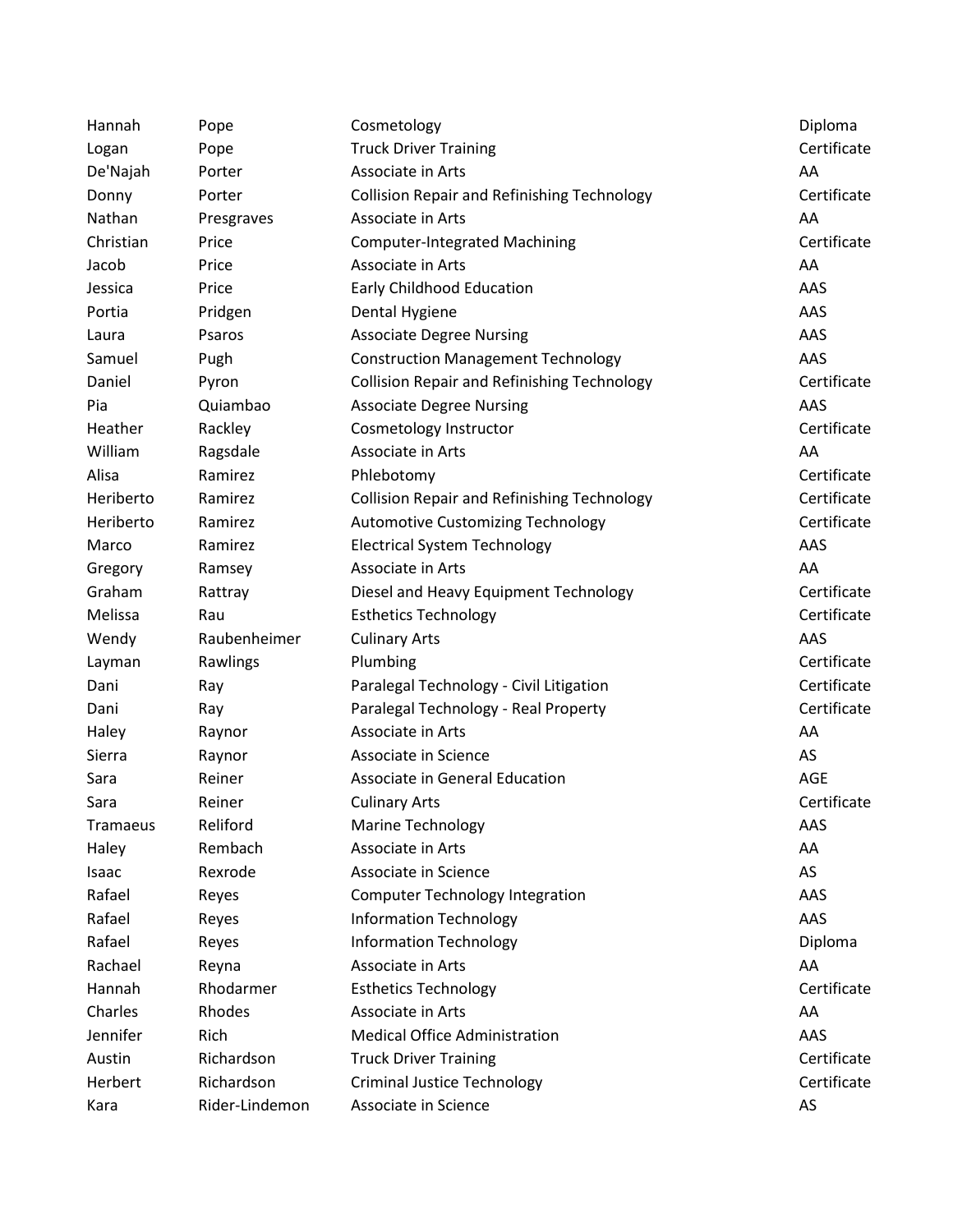| James          | Rigger      | <b>Truck Driver Training</b>                       | Certificate |
|----------------|-------------|----------------------------------------------------|-------------|
| James          | Riley       | <b>Basic Law Enforcement Training</b>              | Certificate |
| Benjamin       | Rivenbark   | Associate in General Education                     | AGE         |
| Benjamin       | Rivenbark   | Welding Technology - SMAW/GTAW                     | Certificate |
| Benjamin       | Rivenbark   | Welding Technology - GTAW/GMAW                     | Certificate |
| Benjamin       | Rivenbark   | <b>Welding Technology</b>                          | Diploma     |
| Cesar          | Rivera      | Associate in Arts                                  | AA          |
| Jesus          | Rivera      | <b>Truck Driver Training</b>                       | Certificate |
| Alexis         | Rivera Cruz | Associate in Arts                                  | AA          |
| Zackary        | Robbins     | Associate in Arts                                  | AA          |
| Matthew        | Roberts     | Boat Building - Wooden                             | Certificate |
| Savannah       | Roberts     | Associate in Arts                                  | AA          |
| <b>Bronson</b> | Robertson   | <b>Criminal Justice Technology</b>                 | AAS         |
| Christopher    | Robertson   | Film and Video Production Technology               | Certificate |
| James          | Robertson   | <b>Collision Repair and Refinishing Technology</b> | Certificate |
| Dana           | Robinson    | Associate in Arts                                  | AA          |
| Gabriel        | Robinson    | Associate in Arts                                  | AA          |
| Lisa           | Robinson    | <b>Occupational Therapy Assistant</b>              | AAS         |
| Perrin         | Robinson    | <b>Boat Manufacture and Service</b>                | Diploma     |
| Sherri         | Robinson    | <b>Business Administration</b>                     | AAS         |
| Leah           | Rocamora    | <b>Associate Degree Nursing</b>                    | AAS         |
| Layla          | Rodriguez   | <b>Surgical Technology</b>                         | AAS         |
| Katelynn       | Rogers      | <b>Esthetics Technology</b>                        | Certificate |
| Katherine      | Rogers      | <b>Associate Degree Nursing</b>                    | AAS         |
| Lauren         | Rogers      | <b>Associate Degree Nursing</b>                    | AAS         |
| <b>Ulysses</b> | Rogers      | <b>Truck Driver Training</b>                       | Certificate |
| Charles        | Rountree    | Film and Video Production Technology               | AAS         |
| Angela         | Rowe        | Associate in Fine Arts in Visual Arts              | <b>AFA</b>  |
| Hannah         | Royal       | <b>Pharmacy Technology</b>                         | AAS         |
| Sarah          | Royal       | Associate in Fine Arts in Visual Arts              | <b>AFA</b>  |
| John           | Russell     | <b>Associate Degree Nursing</b>                    | AAS         |
| Edward         | Ryan        | <b>Criminal Justice Technology</b>                 | AAS         |
| Edward         | Ryan        | <b>Criminal Justice Technology</b>                 | Certificate |
| Jamie          | Ryan        | <b>Electronics Engineering Tech</b>                | Certificate |
| Gabrielle      | Sadler      | Associate in Arts                                  | AA          |
| Jacqueline     | Sanabria    | Associate in Arts                                  | AA          |
| Catherine      | Santaniello | <b>Basic Law Enforcement Training</b>              | Certificate |
| Celsa          | Santiago    | <b>Community Spanish Interpreter</b>               | AAS         |
| Stephanie      | Santiago    | Associate in Arts                                  | AA          |
| Josue          | Santivanez  | <b>Criminal Justice Technology</b>                 | Certificate |
| Patricia       | Satterlie   | <b>Associate Degree Nursing</b>                    | AAS         |
| Nicole         | Savani      | Early Childhood Education                          | AAS         |
| LaKara         | Schaus      | Radiography                                        | AAS         |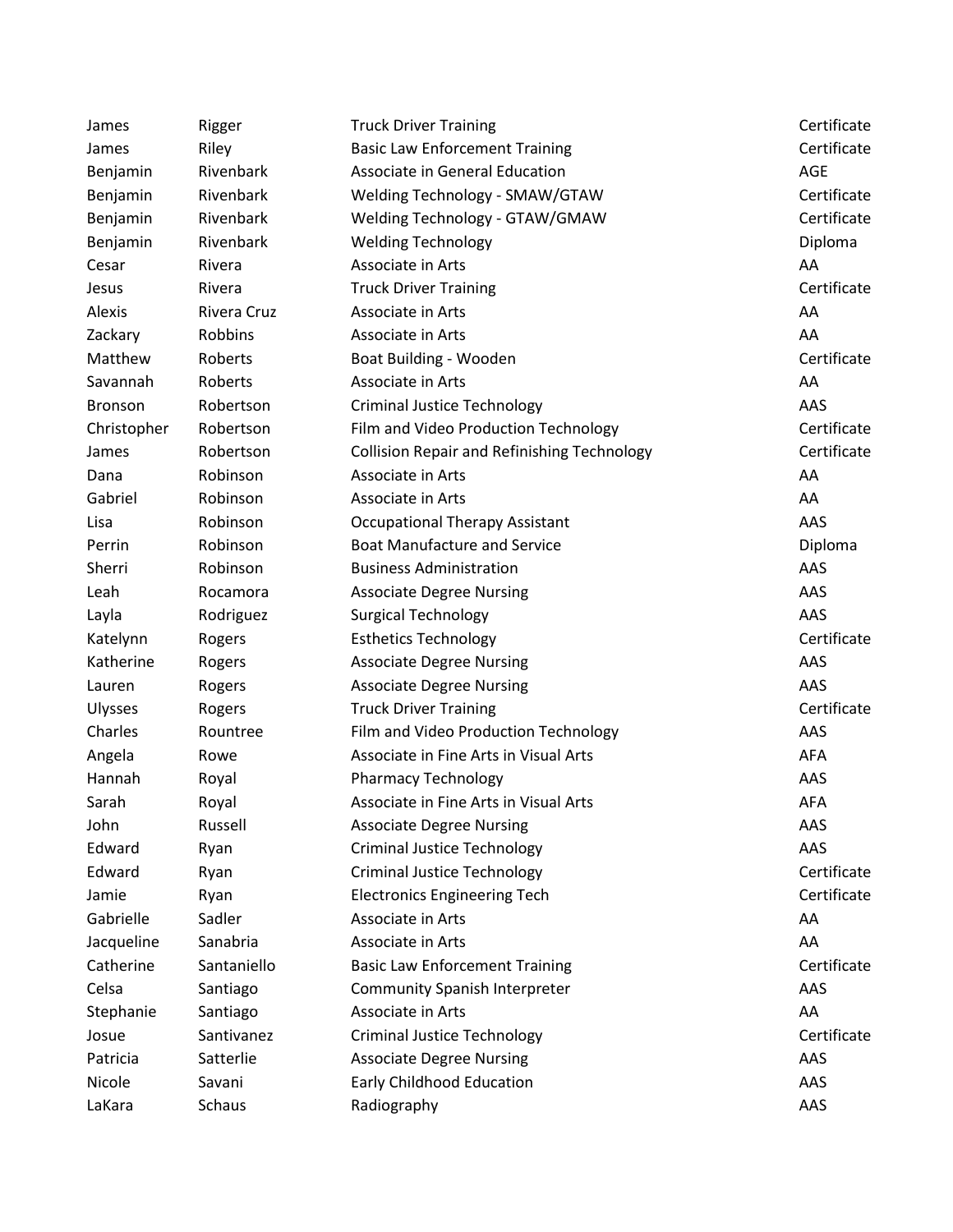| Jamsey      | Scheidell      | <b>Computer Technology Integration</b>                | AAS         |
|-------------|----------------|-------------------------------------------------------|-------------|
| Jamsey      | Scheidell      | <b>Information Technology</b>                         | AAS         |
| Jamsey      | Scheidell      | Information Technology - Info Systems Security        | Certificate |
| Jamsey      | Scheidell      | Information Technology - Operating Sys Admin          | Certificate |
| Payton      | Schoenleber    | Associate in Arts                                     | AA          |
| Alexandra   | Schoettle      | Associate in General Education                        | <b>AGE</b>  |
| Elizabeth   | Schott         | <b>Associate Degree Nursing</b>                       | AAS         |
| Annalysa    | Schutte        | <b>Surgical Technology</b>                            | AAS         |
| Bryan       | Scott          | <b>Truck Driver Training</b>                          | Certificate |
| Jessica     | Scrimale       | Associate in Arts                                     | AA          |
| Bethany     | Sears          | Associate in Arts                                     | AA          |
| Dylan       | Secero         | Associate in Arts                                     | AA          |
| John        | Seibert        | Air Conditioning, Heating & Refrigeration Technology  | Certificate |
| Katherine   | Sellers        | Dental Hygiene                                        | AAS         |
| Matthew     | Sellers        | <b>Fire Protection Technology</b>                     | AAS         |
| Christine   | Sesta          | Associate in General Education                        | <b>AGE</b>  |
| Megan       | Shaffer        | <b>Associate Degree Nursing</b>                       | AAS         |
| Dan         | Shearer        | Associate in Arts                                     | AA          |
| Megan       | <b>Sheets</b>  | <b>Medical Sonography</b>                             | AAS         |
| Joseph      | Shingleton     | Air Conditioning, Heating & Refrigeration Technology  | Certificate |
| Robert      | <b>Shivers</b> | Associate in Arts                                     | AA          |
| Davisha     | Sidbury        | <b>Business Administration</b>                        | AAS         |
| Davisha     | Sidbury        | <b>Business Administration - Mgmt and Supervision</b> | Certificate |
| Brooklyn    | Simme          | Associate in Science                                  | AS          |
| Lori        | Simme          | Associate in Arts                                     | AA          |
| Lori        | Simme          | Associate in General Education                        | <b>AGE</b>  |
| Timelisa    | Simpson        | <b>Esthetics Technology</b>                           | Certificate |
| Amanda      | Sissine        | <b>Surgical Technology</b>                            | AAS         |
| Jennifer    | Slade          | Associate in Science                                  | AS          |
| Terrisetta  | Slade          | Associate in General Education                        | <b>AGE</b>  |
| Anthony     | Smith          | Associate in Science                                  | AS          |
| Christopher | Smith          | <b>Construction Management Technology</b>             | Certificate |
| Courtney    | Smith          | <b>Criminal Justice Technology</b>                    | AAS         |
| Courtney    | Smith          | <b>Criminal Justice Technology</b>                    | Certificate |
| Daniel      | Smith          | <b>Mechanical Engineering Technology</b>              | AAS         |
| James       | Smith          | Associate in Science                                  | AS          |
| Joseph      | Smith          | Associate in Arts                                     | AA          |
| Julia       | Smith          | Cosmetology                                           | Certificate |
| Madison     | Smith          | <b>Culinary Arts</b>                                  | Diploma     |
| Matthew     | Smith          | <b>Construction Management Technology</b>             | AAS         |
| Tyler       | Smith          | <b>Occupational Therapy Assistant</b>                 | AAS         |
| Vance       | Smith          | Associate in Arts                                     | AA          |
| Juan        | Soberano       | <b>Hospitality Management</b>                         | AAS         |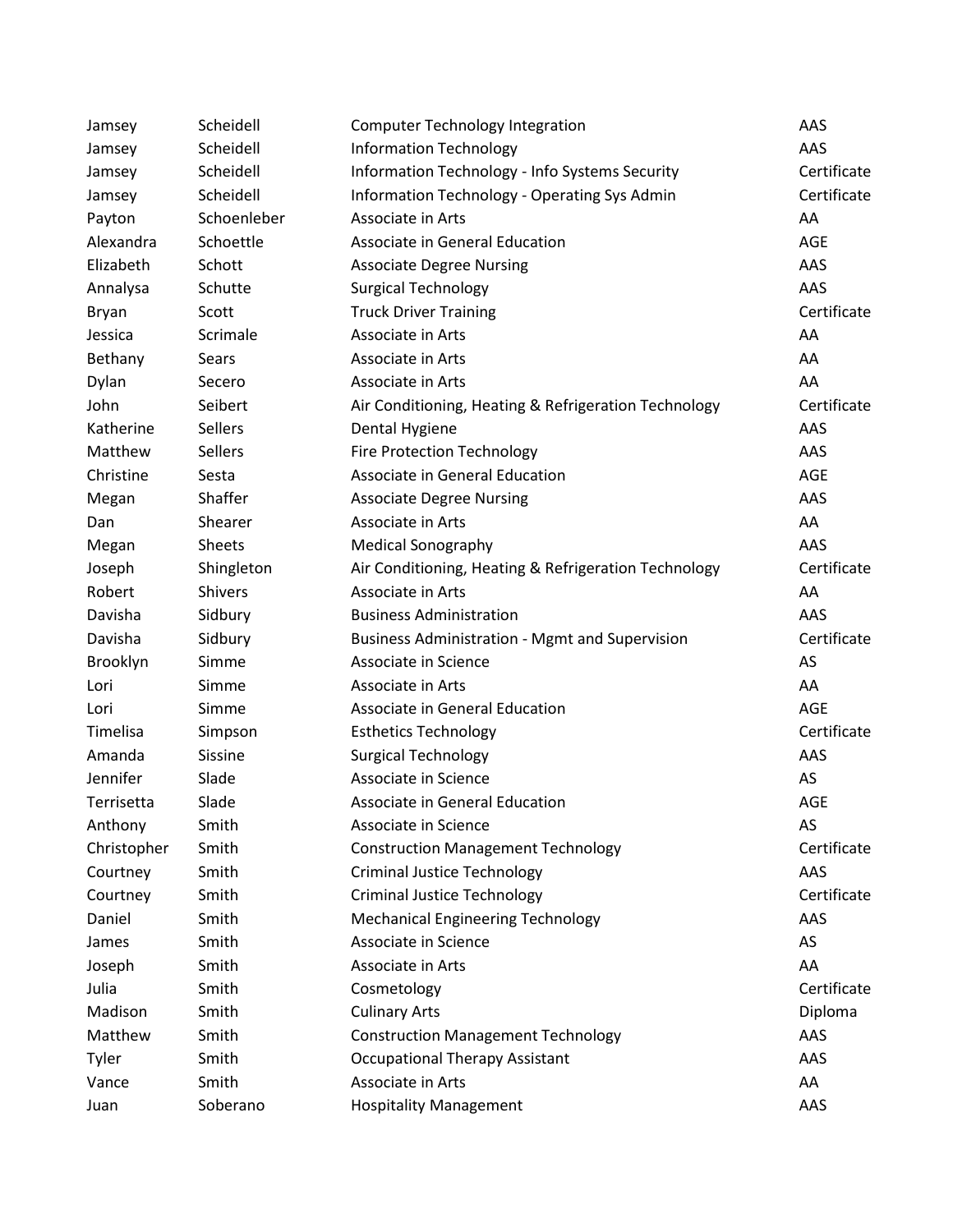| Stephen        | Sofield       | <b>Nuclear Technology</b>                            | AAS         |
|----------------|---------------|------------------------------------------------------|-------------|
| Haley          | Soles         | Associate in Arts                                    | AA          |
| Jessica        | Soles-Moore   | <b>Business Administration</b>                       | AAS         |
| Jessica        | Soles-Moore   | <b>Business Administration - Banking and Finance</b> | Certificate |
| Keith          | South         | Associate in Arts                                    | AA          |
| James          | <b>Sparks</b> | Automotive Systems Technology                        | Certificate |
| Adam           | Springer      | <b>Basic Law Enforcement Training</b>                | Certificate |
| Dana           | Springer      | <b>Associate Degree Nursing</b>                      | AAS         |
| Scott          | Springer      | <b>Occupational Therapy Assistant</b>                | AAS         |
| Fiona          | <b>Stack</b>  | Associate in Arts                                    | AA          |
| James          | Stalder       | Nuclear Technology                                   | AAS         |
| Chris          | Stanfield     | Associate in Science                                 | AS          |
| Jonathan       | Stanley       | Associate in Arts                                    | AA          |
| Dylan          | Stelzner      | <b>Marine Technology</b>                             | AAS         |
| Davidson       | Stephenson    | Diesel and Heavy Equipment Technology                | Certificate |
| Susan          | Stepp         | <b>Associate Degree Nursing</b>                      | AAS         |
| Justin         | Stermer       | Associate in General Education                       | AGE         |
| Amy            | Stewart       | <b>Associate Degree Nursing</b>                      | AAS         |
| Amy            | Stogner       | Paralegal Technology                                 | AAS         |
| Amy            | Stogner       | Paralegal Technology - Civil Litigation              | Certificate |
| <b>Bernice</b> | Stone         | Associate in Science                                 | AS          |
| Rocky          | Stone         | <b>Truck Driver Training</b>                         | Certificate |
| Austin         | Stott         | Associate in Arts                                    | AA          |
| Sheila         | Stringfield   | <b>Associate Degree Nursing</b>                      | AAS         |
| Natasha        | <b>Stugg</b>  | <b>Business Administration</b>                       | AAS         |
| Natasha        | <b>Stugg</b>  | <b>Business Administration - Customer Service</b>    | Certificate |
| Natasha        | <b>Stugg</b>  | <b>Business Administration - Entrepreneurship</b>    | Certificate |
| <b>Brian</b>   | Stynchula     | <b>Computer-Integrated Machining</b>                 | AAS         |
| Lindsey        | Sullivan      | <b>Associate Degree Nursing</b>                      | AAS         |
| Marcus         | Sulva         | <b>Associate Degree Nursing</b>                      | AAS         |
| Isabella       | Sutkovs       | Cosmetology                                          | Diploma     |
| James          | Swart         | <b>Sustainability Technologies</b>                   | AAS         |
| James          | Swart         | <b>Sustainability Technologies</b>                   | Certificate |
| James          | Swart         | Sustainability Technologies - Renewable Energy Tech  | Certificate |
| Nikki          | Swenseid      | <b>Hospitality Management</b>                        | AAS         |
| Nikki          | Swenseid      | <b>Hospitality Management</b>                        | Certificate |
| Georghannah    | Swinson       | Associate in Fine Arts in Visual Arts                | <b>AFA</b>  |
| Virginia       | Szabo         | <b>Marine Technology</b>                             | AAS         |
| Philip         | Tassoul       | <b>Sustainability Technologies</b>                   | AAS         |
| Christopher    | Tatum         | <b>Computer-Integrated Machining</b>                 | Certificate |
| James          | Taylor        | Associate in Arts                                    | AA          |
| Halery         | Tew           | <b>Mechanical Engineering Technology</b>             | AAS         |
| Ashleigh       | Thigpen       | <b>Associate Degree Nursing</b>                      | AAS         |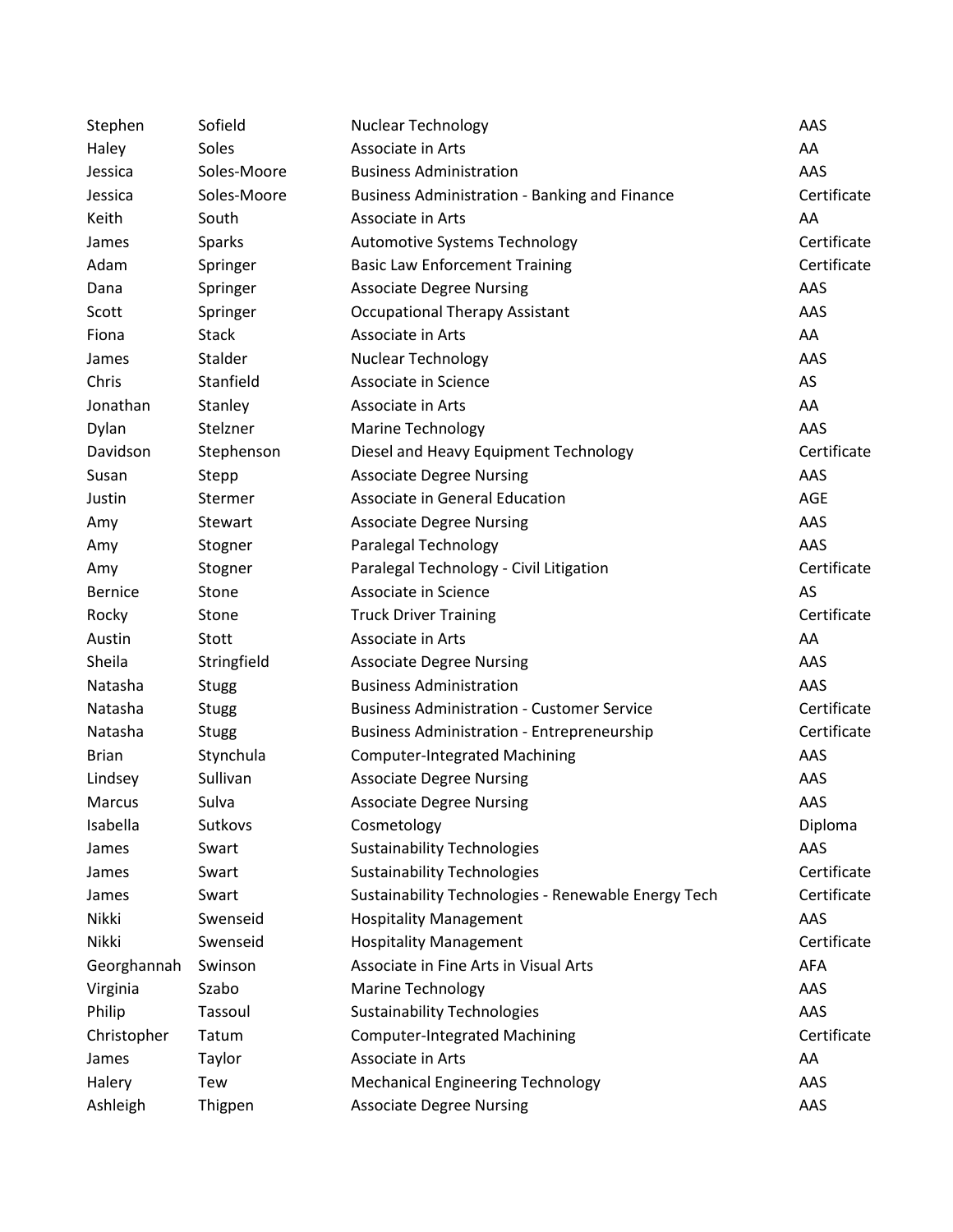| <b>Brandi</b> | Thomas        | <b>Esthetics Technology</b>                          | Certificate |
|---------------|---------------|------------------------------------------------------|-------------|
| Kyle          | Thomas        | <b>Sustainability Technologies</b>                   | Certificate |
| Kyle          | Thomas        | Sustainability Technologies - Renewable Energy Tech  | Certificate |
| Kyle          | Thomas        | Sustainability Technologies - Sustainable Bldg Tech  | Certificate |
| Mary-Ruby     | Thomas        | <b>Associate Degree Nursing</b>                      | AAS         |
| Yolanda       | Thomas        | Cosmetology                                          | Diploma     |
| Ashley        | Thompson      | <b>Associate Degree Nursing</b>                      | AAS         |
| <b>Bailey</b> | Thompson      | Associate in Arts                                    | AA          |
| Kasey         | Thornton      | Cardiovascular Sonography                            | AAS         |
| Emily         | Tingen        | Associate in Arts                                    | AA          |
| Hailey        | Toby          | Associate in Science                                 | AS          |
| Eleanor       | Tolliver      | Associate in Arts                                    | AA          |
| Jonathan      | <b>Torres</b> | <b>Basic Law Enforcement Training</b>                | Certificate |
| Kacie         | Truelove      | <b>Associate Degree Nursing</b>                      | AAS         |
| Amanda        | Tucker        | <b>Basic Law Enforcement Training</b>                | Certificate |
| Kristopher    | Tucker        | Associate in Arts                                    | AA          |
| Jimmie        | Underwood     | <b>Business Administration</b>                       | AAS         |
| Lauren        | Vadala        | Associate in General Education                       | AGE         |
| Patricia      | Vann          | Associate in Science                                 | AS          |
| Jordan        | Vasquez       | Associate in Arts                                    | AA          |
| Daniel        | Vaughn        | Information Technology - Software Development        | Certificate |
| Cassie        | Velarde       | Associate in Arts                                    | AA          |
| Grayson       | Venters       | Associate in Arts                                    | AA          |
| Christian     | Verzaal       | <b>Associate Degree Nursing</b>                      | AAS         |
| Julia         | Villiger      | <b>Emergency Medical Science</b>                     | AAS         |
| Jennifer      | Vique         | Associate in Arts                                    | AA          |
| Jonathan      | Volkman       | <b>Computer Engineering Technology</b>               | AAS         |
| Aaron         | Walker        | Associate in Arts                                    | AA          |
| Jason         | Walker        | Associate in Science                                 | AS          |
| Donald        | Wall          | Cosmetology Instructor                               | Certificate |
| Jacob         | Waltman       | <b>Collision Repair and Refinishing Technology</b>   | Certificate |
| Liesel        | Ward          | Accounting                                           | Diploma     |
| Shawn         | Ward          | Air Conditioning, Heating & Refrigeration Technology | Certificate |
| Richard       | Warren        | Associate in General Education                       | <b>AGE</b>  |
| Carly         | Waterbury     | <b>Esthetics Technology</b>                          | Certificate |
| Jessica       | Waters        | <b>Associate Degree Nursing</b>                      | AAS         |
| Hayden        | Watkins       | <b>Industrial Systems Technology</b>                 | Certificate |
| Noelle        | Watson        | <b>Medical Office Administration</b>                 | AAS         |
| Clarissa      | Watts         | <b>Computer-Integrated Machining</b>                 | AAS         |
| Clarissa      | Watts         | <b>Computer-Integrated Machining</b>                 | Certificate |
| George        | Wear          | Associate in Arts                                    | AA          |
| Cara          | Weaver        | Cosmetology                                          | Diploma     |
| Sherry        | Webber        | Early Childhood Education                            | AAS         |